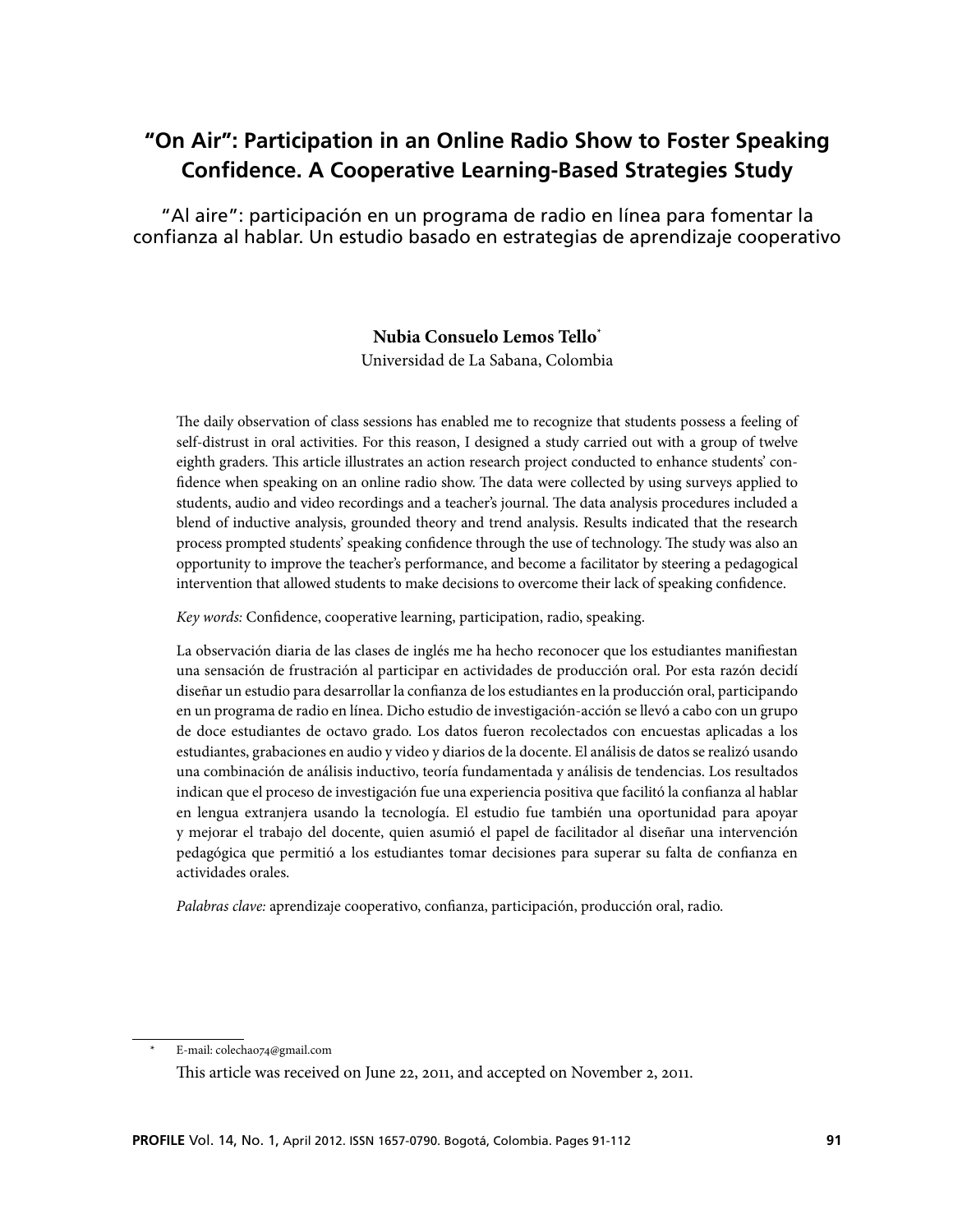# Introduction

Learning a language implies a practice of the four communicative skills. When it comes to introducing oral activities in the classroom, some of the obstacles that teachers –specifically in contexts like the school/object of this research include– have to face are large classes, students with low levels of vocabulary and grammar, and lack of motivation to complete the exercises satisfactorily. As a result, the English activities have mainly been focused on writing and reading. Additionally, the concern of training for the ICFES<sup>1</sup> test (similar to the SAT in the U.S.) is another reason to avoid planning speaking activities because this test does not include an oral component. Conversely, a common motivation that students have regarding the listening skill is the use of players (mp3 or mp4) at every moment during school time. They listen not only to music, but also to the different radio shows, commenting about presenters' expressions and the spontaneity that they demonstrate in each broadcast. These elements were integrated to ask the following question that became the starting point to conduct the present research project: *To what extent can cooperative learning-based strategies* –*participating in an online radio show*– *foster speaking confidence in 8th graders at La Chucua School?*

The research question was supported by the following objectives:

General objective: To determine the effects the interpersonal and small-group skills strategy has on the enhancement of English speaking confidence in a group of eighth graders through an online radio show.

Specific objectives:

1. To identify the reasons for students' lack of confidence when speaking in the target language.

- 2. To create a strategy derived from interpersonal and small-group cooperative learning principles through team and individual decision-making interventions.
- 3. To use students' knowledge about radio language to foster English speaking confidence.

# Theoretical Framework

Three areas to take into consideration in order to complete such action research were relevant to conduct this study: First of all, it was necessary to identify the possible reasons that produced students' lack of confidence when speaking. Secondly, it was pertinent to understand and evaluate the importance that radio has acquired in schools, especially since it establishes a good environment for socialization and helps to sort out academic problems through discussion, sharing, and reflection with a target audience. Finally, it was necessary to identify the key elements regarding the cooperative learning instructional strategy that guided the study.

#### Confidence in Speaking

For most school community members, speaking English in Colombian public schools is not common. Reading activities, for example, are more appealing since students have expressed that they feel more skillful with them. Despite learning English grammar rules and vocabulary, they are not confident in applying them in a spontaneous conversation. Additionally, in the case of La Chucua School, the amount of students in each classroom (about 40) does not permit teachers to closely monitor students' oral performance. Furthermore, based on students' answers and reactions when requested to participate in oral activities, it has been identified that anxiety is one of the factors that influences the lack of confidence in 8<sup>th</sup> graders when they are prompted to speak English. Brown (2007, p. 161) stated that anxiety –being a

<sup>1</sup> ICFES (Instituto Colombiano para el Fomento de la Educación Superior) is a Colombian agency in charge of regulating the State exams when finishing studies, including high school and undergraduate ones.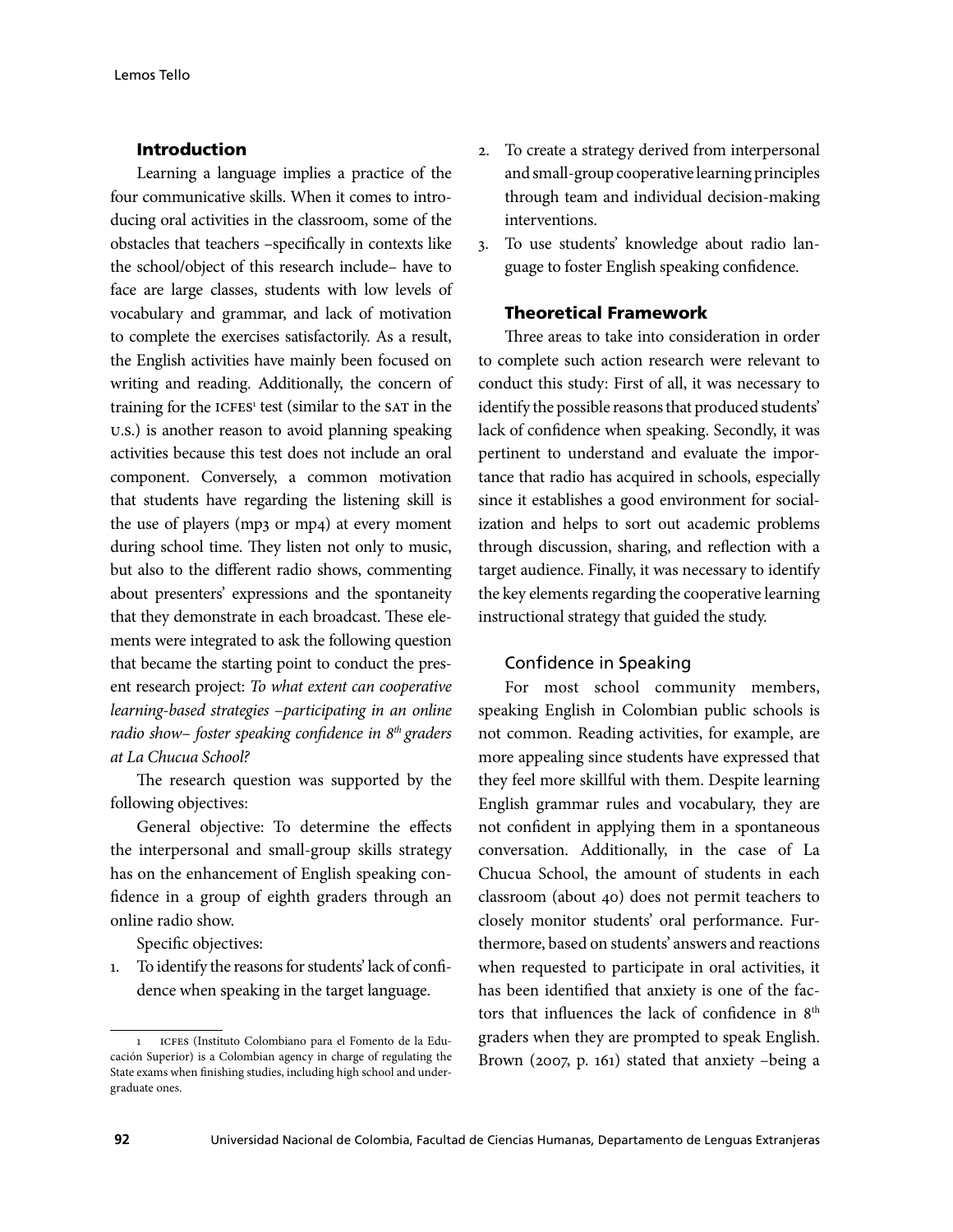result of self-esteem, self-efficacy, inhibition and risk– has become the biggest challenge in language acquisition.

In order to understand what happened to the students who participated in this project when they had to be involved in oral activities, it is necessary to discuss types of anxiety. Oxford (1990) has helped Brown to identify two types of anxiety, depending on the level or the learning/ environmental situation: *trait anxiety* (defined as a permanent bias to be anxious in different aspects), and *state anxiety* **(**in a learning situational level or specific moment). Brown (2007) has also categorized three components of foreign languages anxiety as the following:

- 1. Communication apprehension, arising from learners' inability to adequately express mature thoughts and ideas (individual level of anxiety in real or anticipated communication).
- 2. Fear of negative social evaluation, arising from a learner's need to make a positive social impression on others (others' opinions, product of unfavorable impressions due to the result of the learners' avoidance of situations in which they are observed).
- 3. Test anxiety or apprehension over academic evaluation (the feelings of anguish a person has before, during or after an exam with a sense of "blanking out") (Horwitz, 2001 and Oxford, 1999, as cited by Brown, 2007, p. 162).

Based on these assumptions, anxiety appears when learners experience apprehension in a situation that requires the use of the target language and they do not feel skillful enough to perform as confident speakers. Consequently, the correlation between anxiety and performance arises. The observations of the sessions with the target group evidenced that they tended to experience trait anxiety because, as formerly mentioned, students feel that they are not able to speak appropriately in the target language.

According to Oxford (2002), language anxiety occurs when learners must perform in the target language and they assume that the teacher expects them to perform well. Without the appropriate management –in terms of guaranteeing a safe environment where making mistakes is part of the process–, anxiety would be a real problem for students. In addition, Oxford proposed two effects that anxiety might produce in the learning process: *Harmful anxiety* (the negative form that forces learners react to the situation, decreasing their participation); and *helpful anxiety* (a positive form that controls anxiety to assist the learning process) (Oxford, 2002, p. 59). Krashen (1987) established that the best outcome occurs when there is an environment that allows the learner to forget about anxiety, as cited by Brown (2007). Consequently, the learners feel comfortable and receptive when they receive constructive criticism in a healthy learning environment.

Hughes (2002) also suggested the importance of the environment for acquiring confidence in speaking. According to her, pragmatics, socio-linguistics and ethno-linguistics share the significance of the relationship between language and social interaction. Likewise, she presented a set of materials that helps teachers provide students elements to activate their speaking, such as particular expressions in conversations and their purposes. These resources include a set of interactive schemes that –once students practice a lot in a way they feel familiar with them– help them reduce their anxiety. These schemes include greetings and follow-up questions. In the case of this action research study, the schemes proposed were related to the radio context.

Additionally, realia includes elements to set up radio shows e.g. recording devices, players, editing software and a platform with which to upload the show. Likewise, the recording sessions in the school radio station gave students the sense of their roles as radio broadcasters. Thus, my objectives with the present study were directed toward setting up an instructional strategy that permitted  $8<sup>th</sup>$  graders to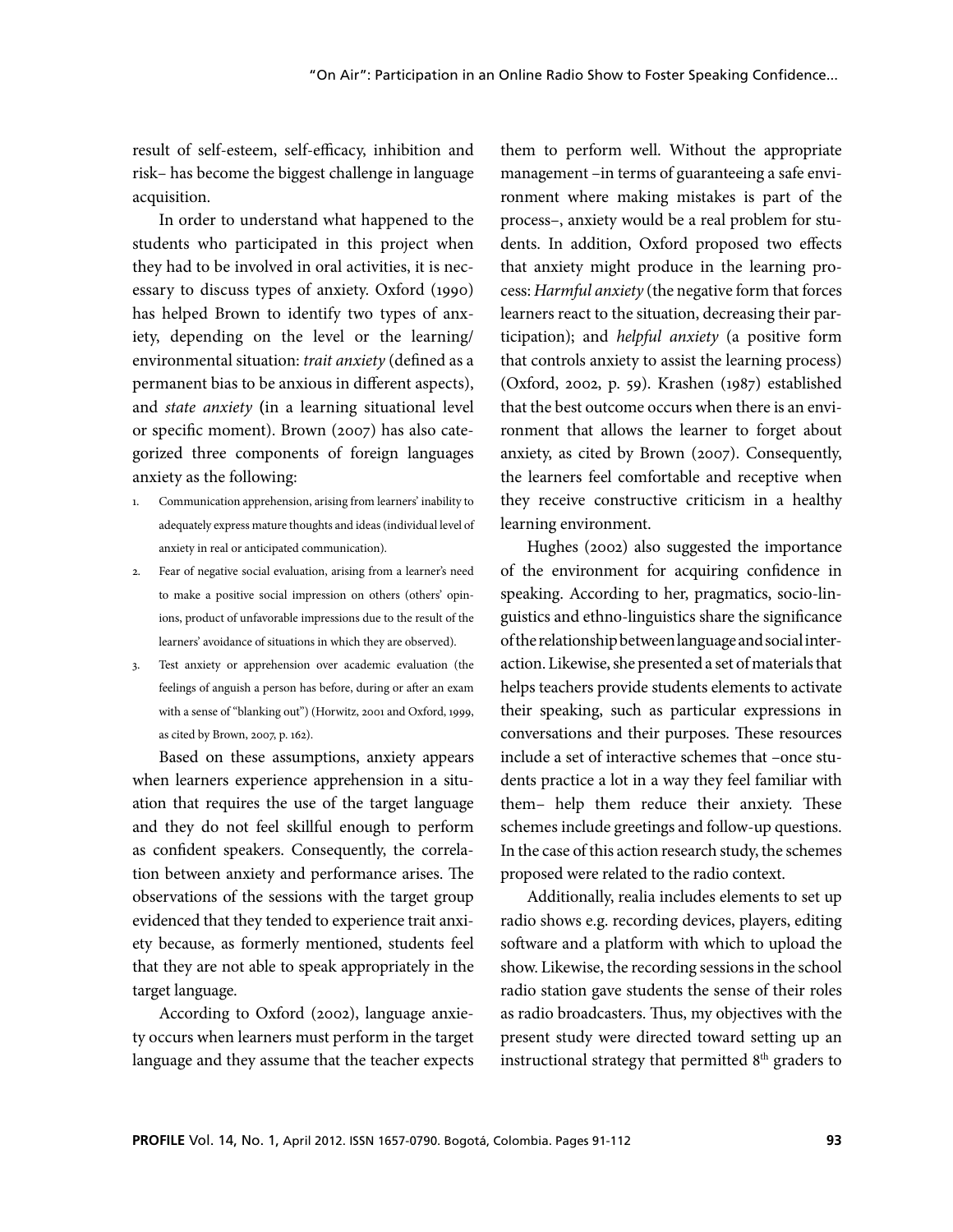foster their confidence in speaking. Based on the fact that they chose "Radio Show"<sup>2</sup> as the topic for their English class project, this strategy became the pathway for reaching my study objectives.

# School Radio

Based on experience from programs applied to different public schools in Bogotá by Montoya and Villa (2006) (e.g. their team work in the program called "Onda Cheverísima", and later by the "Subsecretaría de calidad y pertinencia: Dirección de ciencia, tecnología y medios educativos" in the Secretaría de Educación of Bogotá), it has been demonstrated that when students speak without being observed, their fears diminish and they recognize that they can produce commercial-like shows. Furthermore, they are capable of producing meaningful products, taking into account that they know the context of their audience, their needs and problems (Montoya & Villa, 2006, p. 13).

Being aware of the importance of using radio at school implies thinking of two aspects used to achieve the purpose of this action research study:

#### **Radio Language**

For Montoya and Villa (2006), school radio is not only the studio and the microphone; radio broadcasting is the dynamics between words, imagination, creation, music, and sound effects. These elements permit users to narrate stories, which lead to discussions about real life and experiences (Montoya & Villa, 2006, p. 33).

Montoya and Villa (2006), as part of the team that has led the inclusion of radio in the Bogotá public school system, have determined the following elements of radio language:

- 1. Music
- 2. Words
- 3. Silences (blanks)
- 4. Sound effects

#### **Internet Radio or Webcasting**

Kozamernik and Mullane (2009) conducted an action research project about the impact of webcasting. They stated that radio programs are not only available from terrestrial networks, but also by other means like satellite, cable or mobile phones. The growth of the Internet has affected mass media, and these changes in radio technology have had an unexpected result because radio has become not only just radio, but also associated metadata, synchronized slideshows and even short video clips (Kozamernik & Mullane, 2009). Consequently, radio is no longer linear broadcasting. During this action research study, the recording and storage of audio files allowed students to have a look at their performances and to constantly re-evaluate them.

This constant revision inspired the students to be active participants in the project because by means of constant practice, listening to recordings and receiving feedback from their peers, they knew it would improve their confidence to speak English, thus taking advantage of online radio since the students would find a meaningful and appealing way to be listened to and express their feelings and thoughts using the target language.

In the same way, Compaine and Smith (2001) conducted research that recognized the contribution of Internet radio concerning the acceptance of diversity due to the variety of shows created by measuring the level of variety being created by Internet radio broadcasters. According to them, Internet radio has increased the number of broadcasters as setting up an online web 2.0 resource is free. In the case of land radio, the situation is the same. Consequently, Internet radio has added diversity, defined

<sup>&</sup>quot;Radio Show" is the name of the project. At the beginning of the school academic year (2009), I gave them several topics to work in English class. They decided on the one related to radio.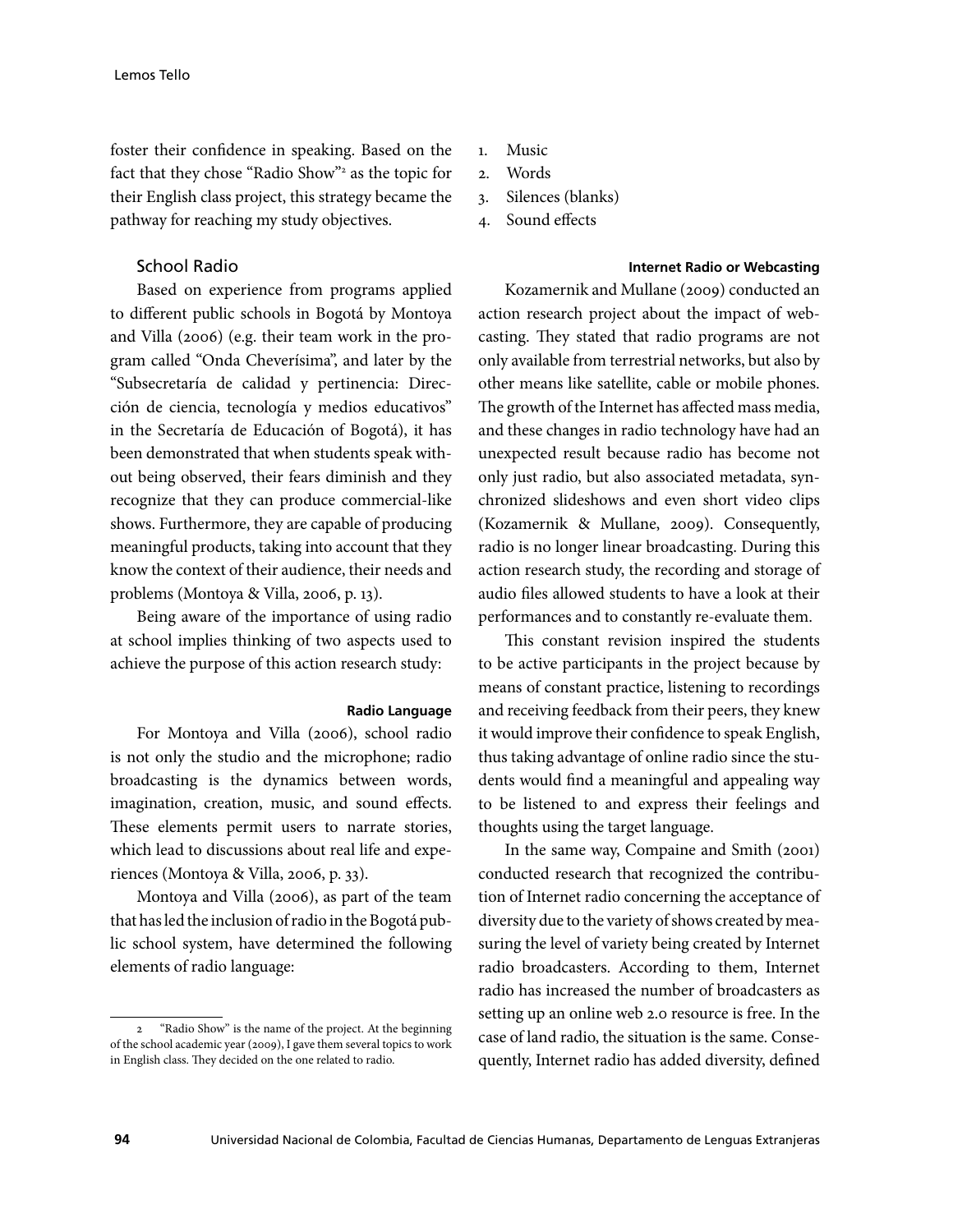in this case as a variety of formats and genre shows extending to diverse audiences.

## Cooperative Learning

There is a concept that is closely related to cooperative learning: *Educational interaction*. Coll and Sole (1990, as cited by Díaz-Barriga & Hernández, 2002) stated that educational interaction presents situations where the members of a team act simultaneously and reciprocally in a specific context to complete a learning objective. In this case, the teacher's role in this study is seen as that of a facilitator who is familiar with the tools that aid the attainment of the goals (the Internet radio show). The teacher also provides the students with the information necessary to operate the software used to produce the radio show. Additionally, the teacher guides the students in the process of writing scripts, practicing, providing feedback, and encouraging them to be confident when speaking during practice activities, ensuring that they have an environment in which they can feel confident to speak. In addition, McGroarty (1989, as cited by Olsen & Kagan, 1992) identified some benefits of planning and implementing cooperative learning activities in acquiring English: (a) an increase in the frequency and variety of second language practice through interaction, (b) the possibility for the development or use of the first language in ways that support cognitive development that permits second language skills, (c) the opportunity to integrate language with content-based instruction, and (d) the opportunity for students to assume an active role.

Likewise, the benefits that Gillies (2007) mentioned when setting up cooperative learning groups were also considered: (a) Positive interdependence among group members, referring to the need that students have to contribute to their teams in order to achieve a common goal; (b) use of interpersonal and small-groups skills, where students learn how to communicate their ideas to teach other members and, at the same time, learn how to recognize their other members' ideas, establish agreements and manage conflicts. Cooperative learning provides the opportunity to develop a personal rapport that activates the willingness to help each other by listening to the entire group say what needs to be said in a way that every idea is considered (Gillies, 2007, p. 29).

Contemplating the former theoretical constructs, we feel it is possible to infer that using software for producing online radio shows could be a motivation to work cooperatively on a team in order to foster speaking confidence. Furthermore, the inclusion of technology in the classroom could act as a strategy that enables participants to discover their interests, weaknesses and the strengths involved in the development of a successful learning process.

### Context and Participants

IED La Chucua is a public school located in Kennedy neighborhood, which is in the southern region of Bogotá. The school was founded in 1976 as part of "Escuela Nueva"3 , as one of the governmental programs. In 2000 the school was transformed into an institution that offered instruction for students at the pre-school, elementary and high school levels.

Currently it has about 1,300 students per shift. The majority of students' families belong to stratum 2 and 3, and they usually live in the surrounding neighborhoods.

Most English classes are given in the native language because there is some resistance on the part of the students and some of the teachers to use the English language. Lessons are mainly focused on

<sup>3</sup> Escuela Nueva is a pedagogical model established in the 70's especially designed to offer elementary education in rural zones, where a teacher was in charge of three grades  $(1<sup>st</sup>, 2<sup>nd</sup>, and 3<sup>rd</sup>)$  and another teacher in charge of the rest ( $4<sup>th</sup>$  and  $5<sup>th</sup>$  grades). The groups were small in each classroom (about 10 students).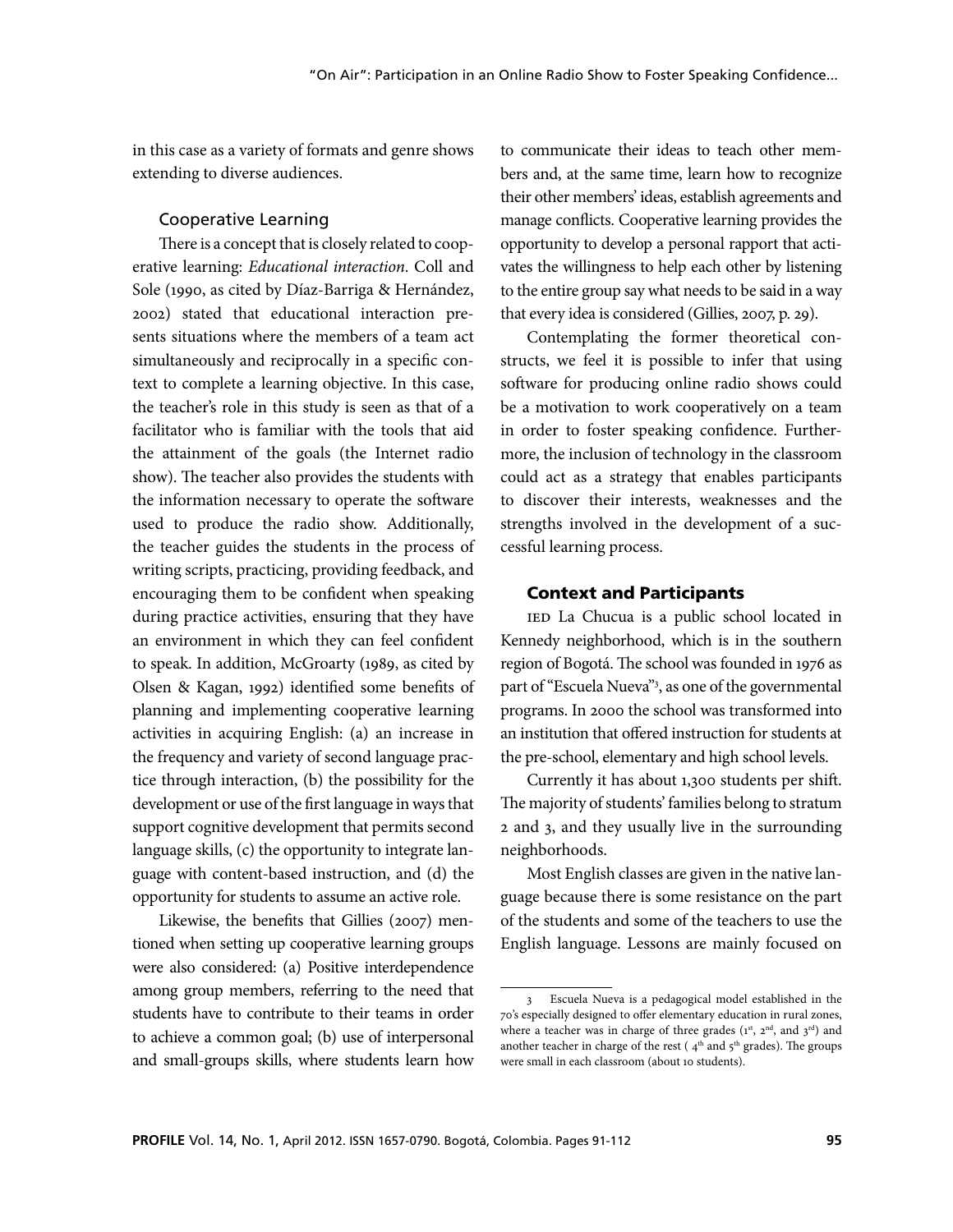vocabulary acquisition and reading comprehension. Consequently, students' level is A1 (according to the Council of Europe, 2002); some of  $9^{th}$ , 10<sup>th</sup>, and 11<sup>th</sup> graders are reaching A2. They are false beginners.

For La Chucua community, language is the most important means of communication. In fact, communication is an area that is under development for students. In general terms, L1 has a relevant importance at school, following up with the PILEO<sup>4</sup> program.

#### **Participants**

The participants of this action research study were the students of group 802 at La Chucua School. The study started with 38 students aged 13, but –because of some changes that occurred during the academic year– the study ended with 12 students. The group received two sessions of English of eighty minutes each per week (160 min.). The most common materials used in class were study guides, handouts (provided by the teacher), books, dictionaries, texts from the Internet or Encarta™ encyclopedia, and handicraft materials (provided by students). They studied the book *Teenagers* (Norma Publishers), whose copies are in the library.

The sessions were planned according to the Ministry of Education standards<sup>5</sup> in English language education, which were adapted according to the students' level. Students were able to use familiar everyday expressions and very basic phrases as well as interact in a very simple way (Council of Europe, 2002, p. 24), but they did not feel confident speaking. In class, the teacher-talk time used to be high. They were encouraged to participate orally. When this study began, the students were in the stage of producing just monosyllables and other isolated

4 PILEO: Plan Nacional de Lectura, Escritura y Oralidad (National plan of literacy: Reading, writing and oral skills).

words. In addition, they also had difficulties recalling vocabulary, especially verbs. As a result, after considering the weaknesses and strengths identified in the institutional English test results last year, the board of English teachers decided to work with projects in order to increase students' motivation and performance levels. In the case of the target group of this study, they decided to work with the topic "Radio Show".

### Data Collection Instruments

The data collection instruments utilized in order to carry out this project were students' artifacts (video and audio recordings), the teacher's journal, and an initial and final survey.

#### **Surveys**

Surveys were used to confirm the reality that students lacked confidence speaking in the target language and the long term trends referred to the areas where the students thought they had improved.

Previous to the implementation of the project, the survey was applied to the entire group. The questions were directed at finding possible reasons that the students felt little confidence speaking in English. After the implementation, a new survey was handed out in order to consider what students thought about the project in terms of its relevance. It was given to the twelve students who finished the project. Additionally, the researcher's observations were compared to the students' thoughts and opinions.

#### **Audio Recordings**

Thus, audio recordings became not only a source of material for the radio show, but also were used as data collection instruments, given that they evidenced the students' English speaking confidence level. This instrument was applied during the implementation. The transcriptions were recorded on a form (Given, 2008, p. 40).

<sup>5</sup> Ministerio de Educación Nacional (2006). *Estándares Básicos en Lenguas Extranjeras: Inglés.*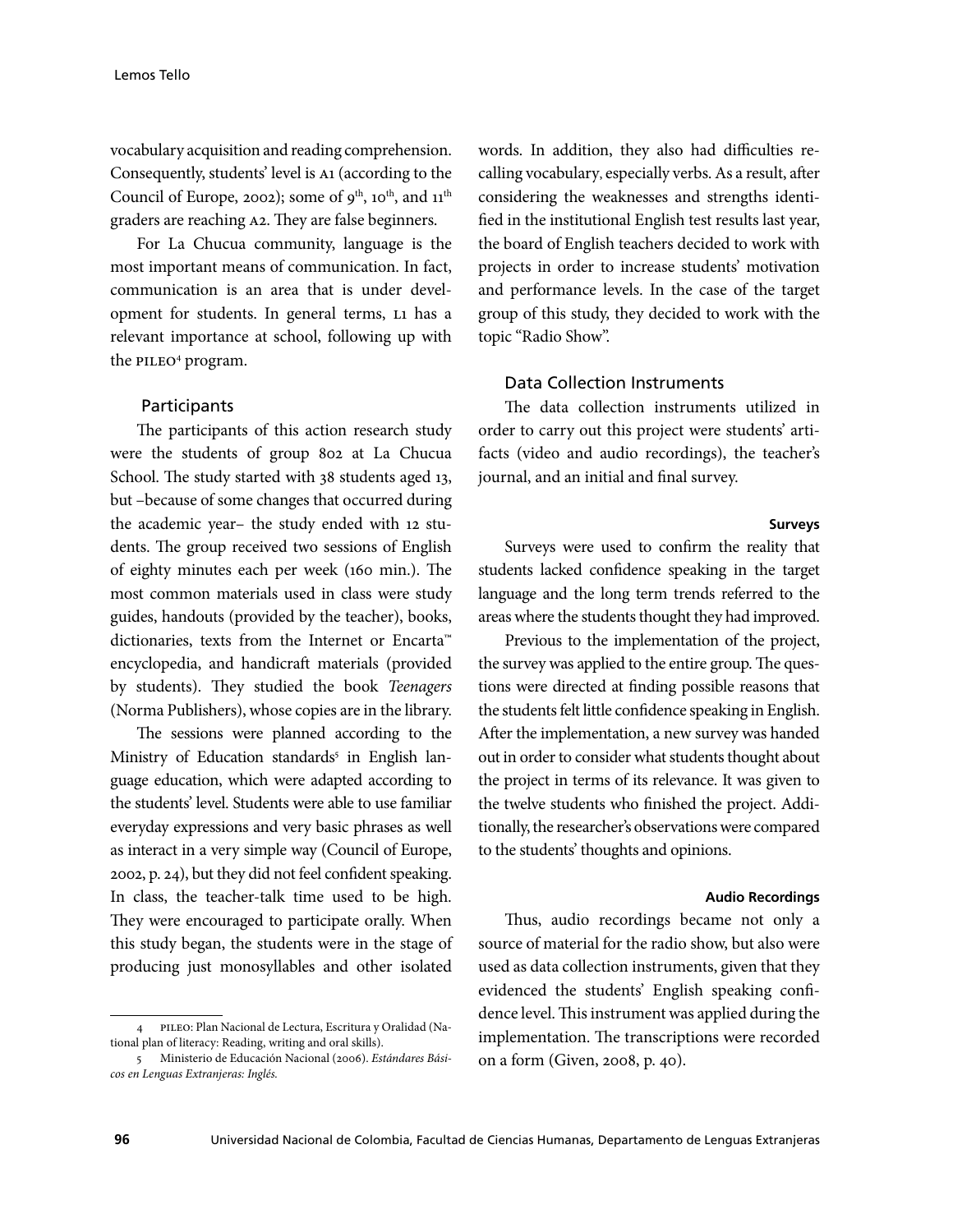#### **Video Recordings**

According to Given (2008), video recordings offer moving images of the interaction and behavior of the participants during the implementation. For this study, the approach applied was *researcher-generated* (Given, 2008, p. 917) because the researcher chose the subjects and the content of the video.

Video recordings were made at the end of the implementation. They were used to analyze the students' impressions about their own performance. Those videos were filmed after students' recordings. The transcriptions were recorded on a form.

#### **Teacher's Journals**

According to Sagor (2005), journals are important during the period of implementation because they are used to document a lot of information (as a complement of the other instruments) which is useful at the end of the process. He states that the more observations the researcher collects in the journal, the more information will be available when analyzing data (Sagor, 2005, p. 108).

During each lesson (giving input, planning the section of the show and recording), I registered my observations after participants completed their activities. At the end, I compared my observations with the identified aspects in the audio and video recordings.

#### Pedagogical Intervention

As previously mentioned, the pedagogical interventions used included identifying the reasons that students did not like participating in oral activities, finding the most appropriate cooperative learning strategies, designing the strategy, and putting it into practice. The steps used to develop the study were grouped into three stages: Pre-Implementation, Implementation, and Post-Implementation.

#### **Pre-Implementation Stage**

This stage was used to identify the reasons that impeded students to feel confident when they participated in oral activities. To complete this stage, a written survey was handed out (Appendix A).

A lesson plan was designed to observe the participants in action and also to identify the facts or situations that made students feel uncomfortable in oral activities. The teacher's journal was implemented in order to record the students' performances during this first activity, focusing the observations on the speaking confidence (Appendix B).

After reading and analyzing the first insights, the next step consisted of looking for the most appropriate cooperative learning strategies.

#### **Implementation Stage**

This stage began with the organization of cooperative teams. Likewise, three lesson plans (connected with the syllabus) were designed to conduct the process of speaking confidence acquisition (Appendix C). Each lesson included input, planning, recording and editing sessions. Similar to the pre-implementation stage, each implementation lesson was observed and the observations were reported in the teacher's journals. Additionally, a blog was set up (http://consulemos.blogspot.com) to record reflections about the study.

#### **Post-Implementation Stage**

All the data were grouped together and classified in order to be analyzed. A final online survey (available at http://www.encuestafacil.com) was also displayed for students to fill-in, and the final show was edited and set up.

At the same time, the creation of the online radio station was set up. Because of time constraints, few students participated in uploading the radio show to the web. That is why a tutorial was created for the rest of the class.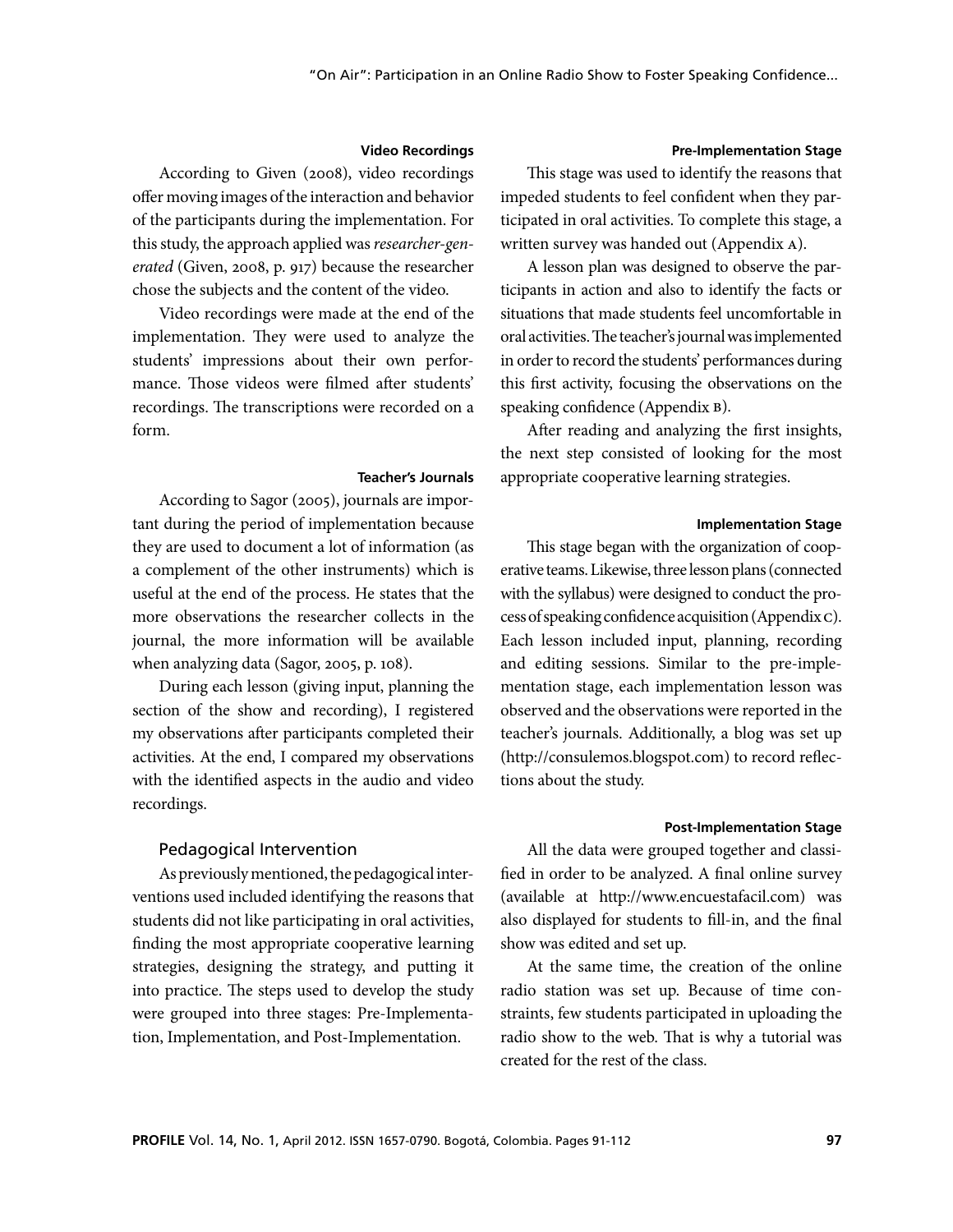# Data Analysis

For this study, a blend of three approaches was applied: The foundation of Quinn's *inductive analysis* (2002), the procedure of Sagor's *trend analysis* (2005) and the coding techniques proposed by Corbin and Strauss (1990) in the *grounded theory*. It was found that each isolated approach might not respond to the question and did not coincide enough with the qualitative type of research and most of the data that were collected. This combination of approaches is explained later.

Quinn (2002, p. 56) stated that inductive analysis consists of the identification of patterns, categories and themes of analysis from the emerging data, instead of imposing before the data collection. From these specific observations and findings, the theory is constructed.

In Trend Analysis, Sagor (2005) proposed three *Action – Change – Relationship (ACR)* questions that must be answered to make a precise analysis:

## **ACR Question 1: What Did We Do?**

It consists of reconstructing the actions that occurred during the implementation, considering two steps: 1) Allocating time (the relationship between the time planned and the real time invested); 2) Looking for patterns (the identification of issues in common, in the different data collection instruments); Sagor (2005) stated that identifying the actions that a phenomenon produced permits the researcher to predict what might occur in the future.

# **ACR Question 2: What Changes Occurred Regarding the Achievement Targets?**

The researcher explains the achievement target during the course of the project, comparing and contrasting trends and how external factors of *triangulation* affected the possible changes.

# **ACR Question 3: What Was the Relationship Between Actions Taken and Any Changes in Performance on the Targets?**

In this phase, the findings are used in order to answer the previous questions. Then, it is necessary to identify changes in performance in the data and this way, it is possible to determine the pattern or patterns that are closely related to the actions or situations that could explain such changes.

The Grounded Theory is basically the inductive development of theory, based on the collection of data. According to Corbin and Strauss (1990), grounded theory consists of reading and re-reading the collected data and identifying certain variables, called categories, as well as the relationship between them. The categories are identified by means of following a process called *coding*. This is the aspect of grounded theory used in the present study.



#### **Figure 1.** Emerging Patterns from Constructs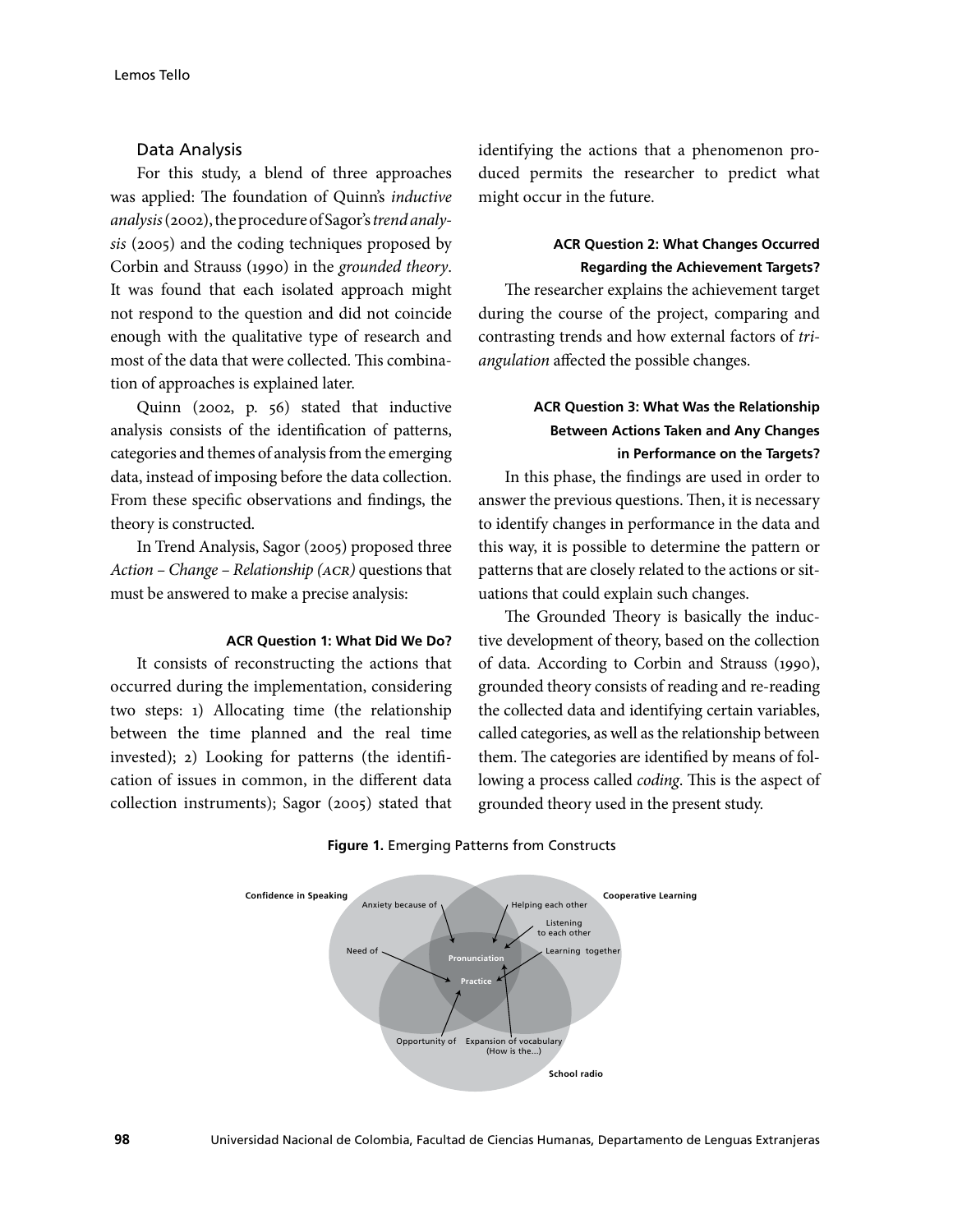

#### **Figure 2.** Paradigm Model Applied to the Emerging Category "Pronunciation"

**Figure 3.** Paradigm Model Applied to the Emerging Category "Practice"



## Findings

In the pre-implementation stage, and after applying the initial survey, 40% of the students did not like interacting in the target language; 55% did not like interacting in the target language because of their classmates' reactions (laughing), 25% because the other people did not understand (pronunciation), and 15% because the teacher corrected pronunciation. The reasons for students' fears included the fact that 80% of the students did not think their pronunciation was good, and 20% felt they did not have enough vocabulary and did not have opportunities to practice.

On the other hand, after the implementation the students felt that their pronunciation had improved. They recognized a need to practice to remember the lines. This discovered requirement is the strategy that they found to face their anxiety. Restating Oxford's proposal (2002), a change in the setting (from classroom to radio studio) motivated students to practice (evidenced in constant repetitions) to perform better and, given that they were assuming the role of "radio broadcasters", they showed awareness and willingness to be understood.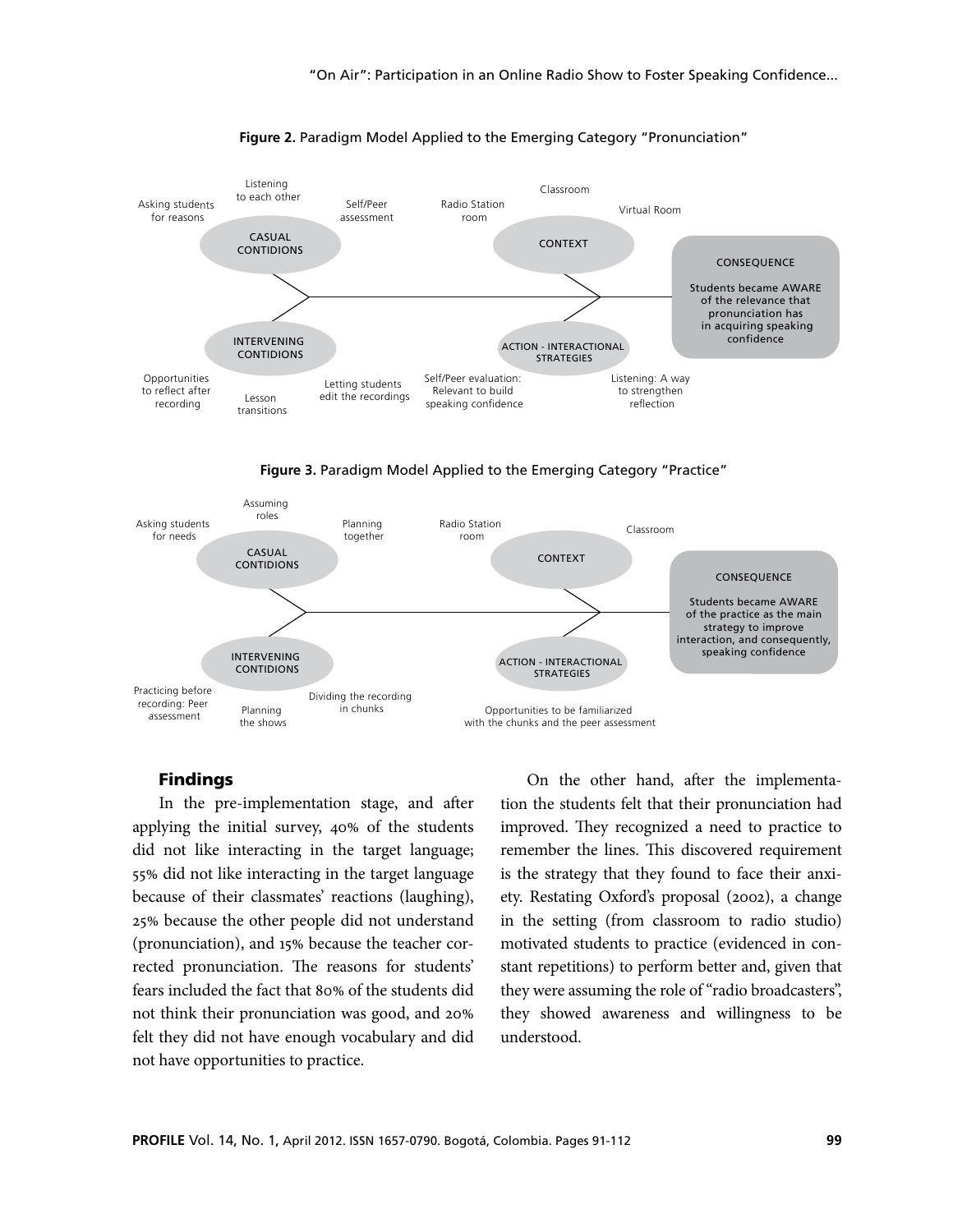

**Figure 4.** Categories and Sub-categories

Thus, the emerging categories were *pronunciation* and *practice*, as presented in the Figure 4.

To establish the relationship between the emerging categories and the other elements, (the possible subcategories at this point), *axial* and *selective coding* techniques –proposed by Corbin and Strauss (1990)– were applied. Corbin and Strauss defined axial coding as the process of putting the data back and establishing the relationship among the emerging categories. In so doing, the *paradigm model* was followed. The elements of the paradigm model are: causal conditions (situation or event that permitted the phenomenon to occur), context (the properties that were valid when the phenomenon occurred, for example, location), intervening conditions (conditions or actions that facilitated or constrained the phenomena), action and interactional strategies (how the participants acted, reacted, interacted, and handled the elements previously mentioned; and finally, the consequences (outcomes) (Corbin & Strauss, 1990, pp. 99-115).

Figures 2 and 3 show how I applied the paradigm model to identify the categories and subcategories, placing the findings in the elements mentioned above.

Applying the paradigm model allowed being more precise while defining the categories and identifying the sub-categories.

*Pronunciation awareness* refers to the importance that students give to pronunciation as a means of feeling more confident when speaking. The subcategories are the following: *Pronunciation concerns*  (defined as a concern that students experienced when they had to face speaking-based activities); *listening to each other* (the active and positive attitude that students developed in connection with their peers' pronunciation skills process, avoiding laughing or intimidating their peers. It was the result of an improvement in their relationships and effective communication); *helping each other*  (the enhancement of a constructive attitude when listening to each other, as seen in Figure 5, Excerpt 1).

## **Figure 5.** Excerpt 1: Recording Form – Describing the Situation

Student 1: Very secure. She didn't need to read in the moment of recording. Better pronunciation. She helped Student 2 a lot. She used some expressions to encourage him.

Finally, the *expansion of vocabulary* (the students' challenging attitude to develop pronunciation skills through the acquisition of new vocabulary which was needed to transmit an understandable message) strengthened this feeling of awareness. During the implementation, the teacher's journals evidenced the students' concerns regarding pronunciation e.g. when planning the shows students usually considered pronunciation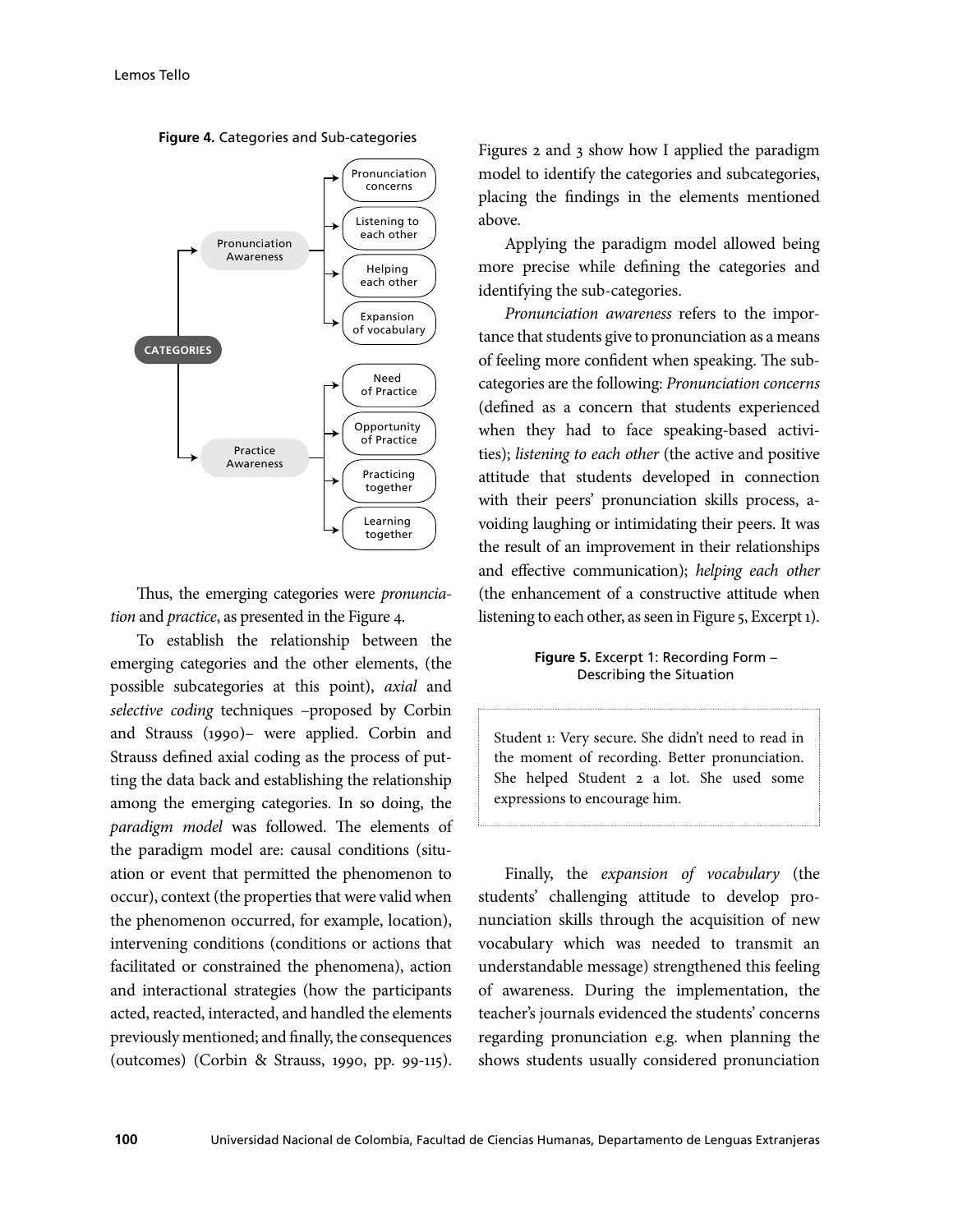an issue. In Excerpt 2, shown in Figure 6, I evidence the decisions I made to provide a solution when I saw students' concerns and frustration because of their pronunciation.

# **Figure 6.** Excerpt 2: Teacher's journal. Class Implementation 2

Given the frustration that I have noticed in the students, I have decided to set up a pronunciation exercise with each group. However, I was surprised because some groups were already working in this aspect (pronunciation). This activity was consisted on repeating and showing what they have found in the dictionary or in Google. Some others wrote the pronunciation.

The final survey –applied after the implementation– showed that 75% of the students felt that the use of the target language in the class increased fairly (60% - 70%). 35% of those students expressed that it was because they felt that their pronunciation had improved (Appendix D).

*Practice awareness* is defined as the recognition that students give to practice as a strategy to achieve confidence. The subcategories, *Need of practice* (students acknowledged that they needed to do more so that they could improve their performance in subsequent sessions), *opportunity of practice* (the result of the reflection regarding the first subcategory; events, situations or actions that provided students different moments to take action on some issues that they considered needed further improvement), *practicing together* (the main strategy established as a product of an explicit or implicit decision of the team members in order to make effective use of their time during each implementation session), and *learning together* (suited the social effect of cooperative learning; new information was shared and consequently, students became aware of a better understanding not only of

the language topic, but also of the radio language). During the project study, the students' views were reiterative in terms of the needs to practice and the opportunities that the lessons planned for the present study offered for doing so, as seen in Excerpt 3, where some students were reflecting on their own progress as well as their peers'.

## Figure 7. Excerpt 3: Video Recording Transcription<sup>6</sup>

Teacher: Well, how did you feel this time? Student 1: I felt good, as usual. Student 2: Yes of course, much better. Student 4: Yes, better. Teacher: What about you? (Referring to student 3) Students 3: Well… I think there is something else missing... Student 2: No my friend, there is something missing, but it is few, isn't it? Student 1: Yes folk, last time you almost cried. Student 2: Right, this time you did understand.

Similarly, they recognized that it was more appealing to practice with their peers (on the cooperative teams), and in this way they learned together. Excerpt 4 –that shows how students provide each other help– demonstrates that applying the interpersonal and small-group cooperative learning skills improved the relationships amongst the teams' members since the motivation arose not only to have a successful individual performance, but also, according to Johnson (2003, as cited by Gillies, 2007, p. 42), to facilitate learning in others.

<sup>6</sup> Originally in Spanish. Translated by the author.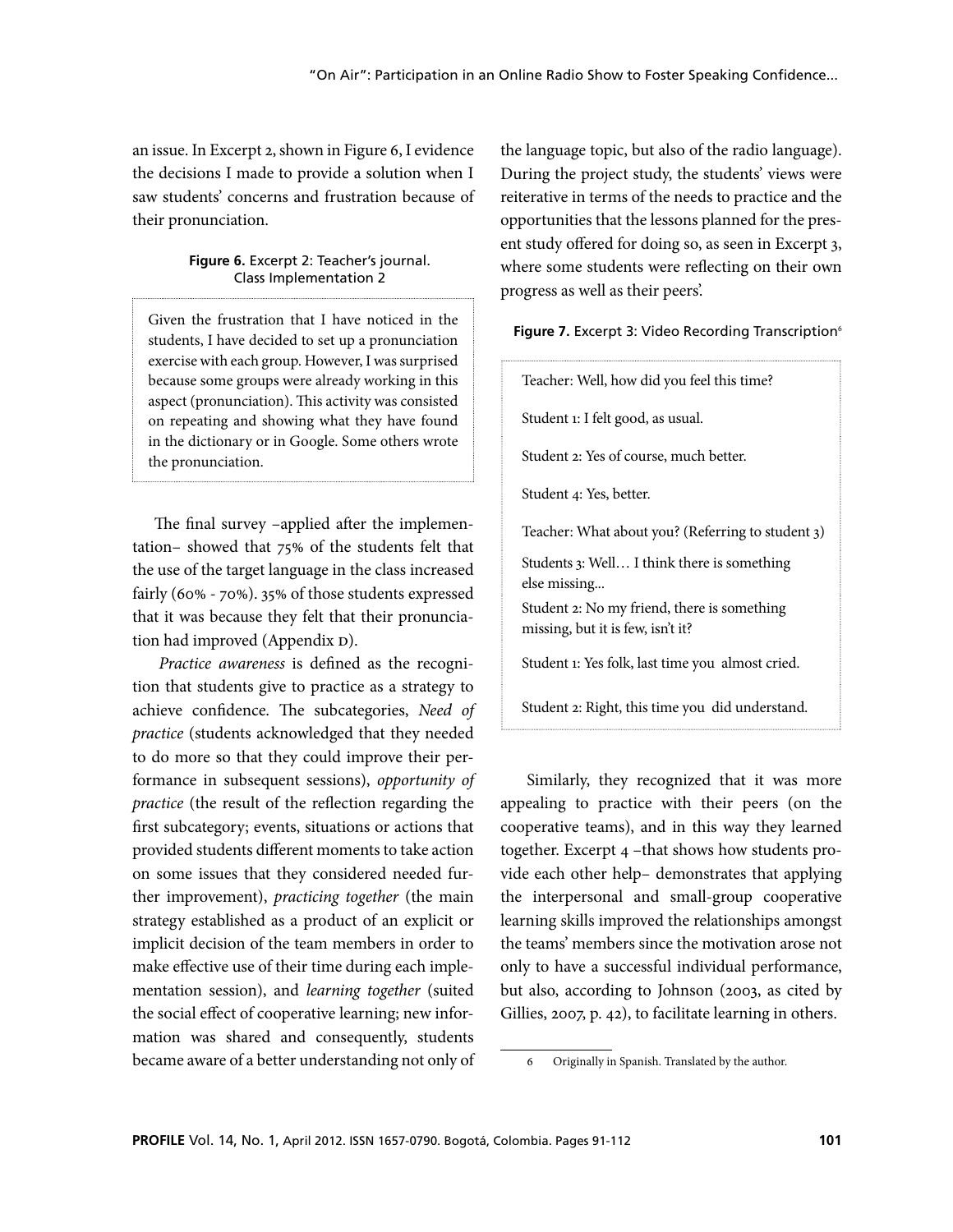## **Figure 8.** Excerpt 4: Audio recording form. Describing the Situation<sup>7</sup>

Student 1: Very secure. She didn't need to read in the moment of recording. Better pronunciation. She helped Student 2 a lot. She used some expressions to encourage him ("Just do it, it's easy!" "Don't be a fool, you can do it, just as we already did").

#### **Figure 9.** Excerpt 5: Teacher's Journal. Implementation Class 3

The group starting practicing the script first by reading, then the members took the time to read alone one line, and then they joined to practice the line learned hiding the paper with the script.

The interpersonal and small-group skills cooperative learning-based strategy enabled students to identify the reasons they did not feel confident when speaking as well as the actions required for dealing with this issue. Identifying the reasons is a starting point for facing the anxiety that oral activities produced in the students. Likewise, adopting Gillies' strategy (Interpersonal and Small-group skills) allowed students to cultivate social strategies that eased the incorporation of new information (and pronunciation of this new vocabulary) and, thus, to feel more confident with the recordings (students' oral production in this study). Likewise, the interpersonal and smallgroup skills strategy helped participants to change their attitudes, contributed to the teams' tasks and assisted each other. In Excerpt 5 it is possible to identify the importance of listening as a source to provide feedback for the others. It was through the application of Gillies' interpersonal and small-

7 The interaction was originally in Spanish ("*Hágale que es fácil!*"*.* "*No sea bobo, ud., puede, como lo hicimos antes*").

group skills strategy (2007) that students were provided opportunities to learn how to listen to each other and develop a critical assessment in a constructive way.

Based on Gillies (2007), the change in behavior evidenced in these expressions of encouragement permitted students to feel confident and motivated them to be active participants in the task including supporting the team's vision without the fear of being ridiculed in front of their peers. The result of being active listeners helped students achieve the common goal. This project also demonstrated that participating in a radio show was an engaging opportunity to use students' knowledge and expand it to develop speaking confidence in English by means of practicing, recording, listening to, reflecting and editing (or recording again if necessary). The radio show –as a final product– allowed participants to work on their pronunciation needs, derived from their explicit concerns related to speaking confidence expressed during the earlier stages of the project. Following the strategies previously mentioned, the study validated Montoya's and Villa's assumptions regarding the way students spoke without being observed (resembling a radio show performance). Students felt that they were in a healthy and encouraging environment that facilitated their production and raised their confidence when speaking.

## Conclusions

This action research project guided students to become aware and reflective in terms of identifying reasons for the lack of confidence and the possible solutions to overcome the problem. This is the first time that the participants had the opportunity to reflect upon their difficulties and propose solutions for improvement. It became a crucial step in developing speaking confidence since learners were able to identify their own weaknesses and strengths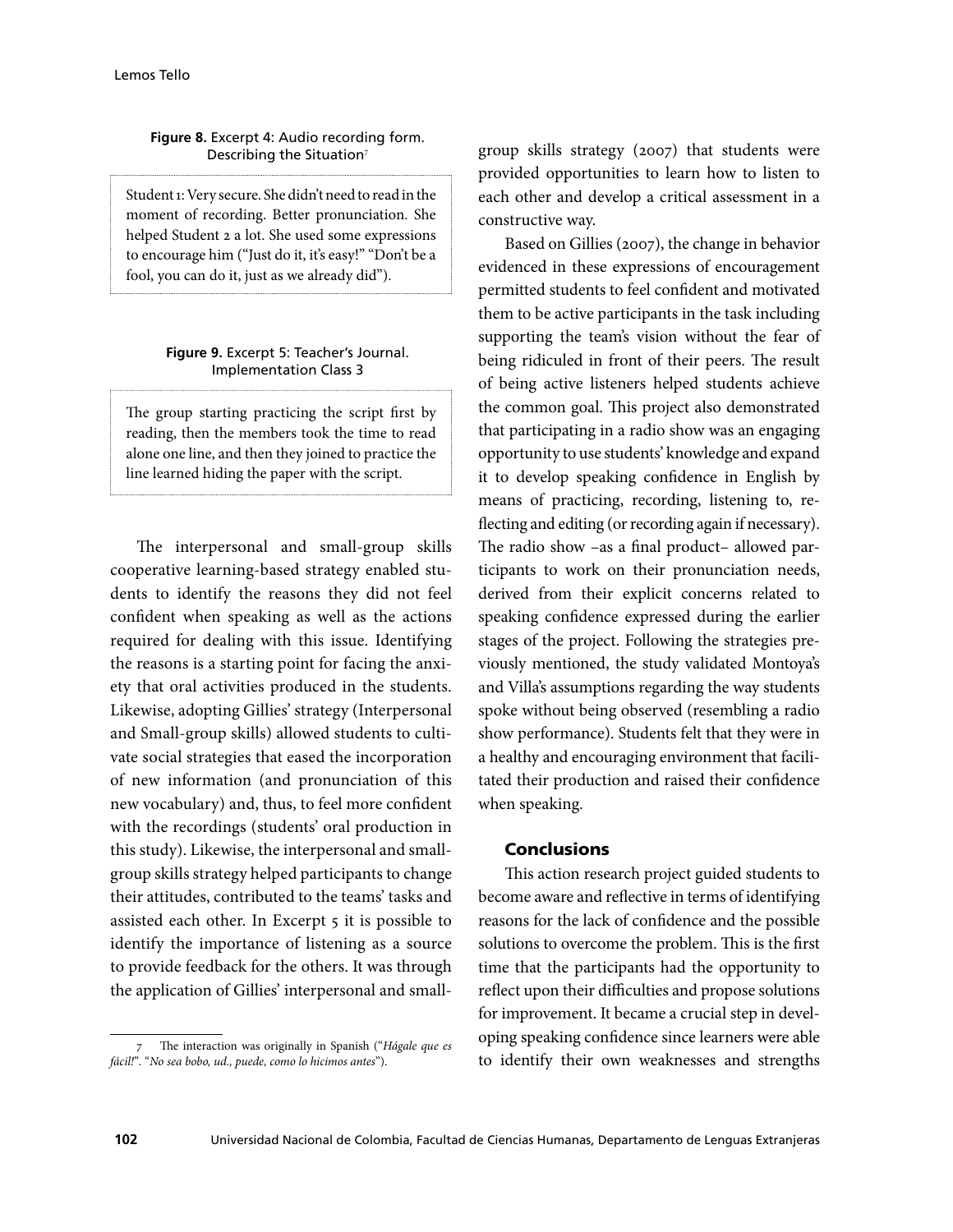and, therefore, could decide both individually and as a group the actions to take for the process.

The cooperative learning-based strategy –framed under the foundation of Gillies' (2007) interpersonal and small group skills strategy– helped the students build a secure environment. It is, as Oxford cited, *cooperating with others* where students agree on procedures for working together on an activity that has a common goal (the production of the show). Furthermore, participating in the show demanded from the students what Oxford (1990) called *empathizing with others* which for the present study meant *becoming aware of others' thoughts and feelings* (Oxford, 1990, p. 173). The students demonstrated a more positive attitude as a result of listening as a resource to advise their peers on how to perform better in terms of pronunciation (their main concern) for the up-coming recording sessions. Therefore, the students' confidence increased since their attitudes were modified towards motivation for performing better based on their self-reflection and peer-assistance. As a consequence of increased motivation, it is possible to say that speaking confidence in  $8<sup>th</sup>$  graders from La Chucua School was fostered, not only because it enabled social interactions, but also because it influenced the academic performances of learners in the English classroom.

#### Pedagogical Implications

Conducting a project like this implies that one has or acquires knowledge of the content area (in this case, radio shows). If this is not so, it would be useful to create a collaborative team of teachers or ask for assistance from an institution that specializes in this field. In this way, a multidisciplinary project could be designed and the students could have the opportunity to integrate different information from different courses in order to achieve a common goal.

This integration of different disciplines would entail a change in the schedules and school routines. Likewise, providing opportunities for the students to visit a real radio station (in order to cultivate the interest that students could have in mass media) could be seen as an additional productive strategy.

Young learners will always like mass media, so leading or conducting a project that involves communication and certain media resources will be appealing and meaningful to them. Therefore, through the integration of the affective filter (Krashen, 1974 as cited by VanPatten & Williams, 2006), mass media and language issues could be integrated to foster motivation and more meaningful usages of the target language.

# Further Research

One of the primary areas for further research would be developing oral production through the implementation of this interpersonal and smallgroup skills strategy. Students could use this gained knowledge to start a subsequent study, in addition to Gillies' proposal, on Oxford's statement about applying indirect strategies to the four language skills, and more specifically, the social strategies: *Asking questions, cooperating with others, and empathizing with others* (Oxford, 1990, p. 169). In this way, students would be helped to become more proficient because, according to Kessler (1992, as cited by Oxford, 2002, p. 60), (1) the input received will be a more comprehensible product of peer interaction; (2) they will have better developed listening skills that would help oral performance; (3) they would receive an instant reaction from their peers regarding their participation; and (4) they could relate new information to their previous knowledge, among others.

Maintaining the target group will be crucial and could be the leading group that will allow students of other grades to integrate a multidisciplinary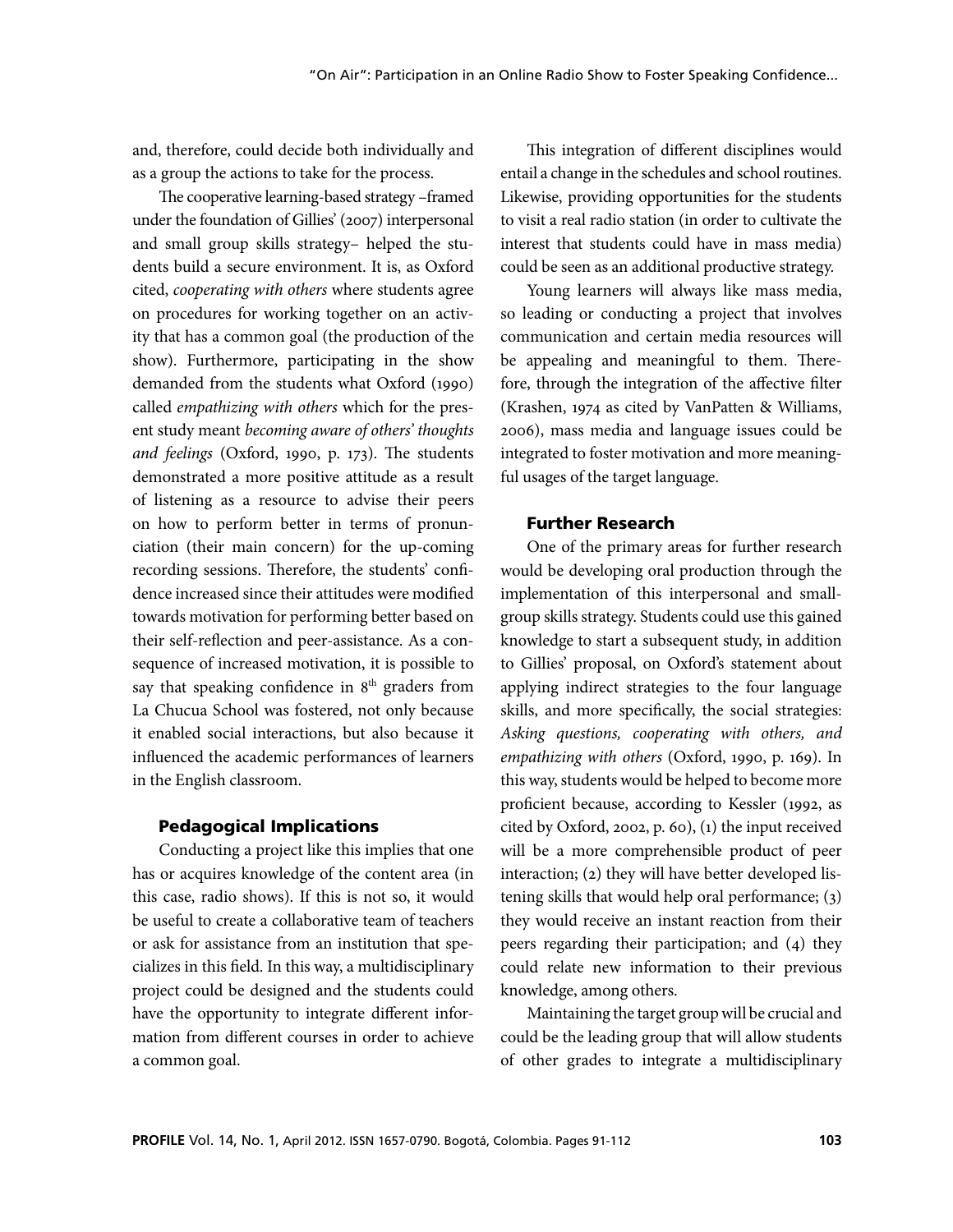team that would be more independent and autonomous in terms of decision-making.

### References

Brown, H. D. (2007). *Principles of language learning and teaching* (5<sup>th</sup> ed.). White Plains, NY: Pearson Education, Inc.

Compaine, B., & Smith, E. (2001). *Internet radio: A new engine for content diversity?* Retrieved from http://arxiv.org/ftp/cs/papers/0109/0109046.pdf

- Corbin, J., & Strauss, A. (1990). Part III: Coding procedures. In J. Corbin & A. Strauss (Eds.), *Basics of qualitative research: Grounded theory procedure and techniques.* (pp. 57–115). London: SAGE Publications.
- Council of Europe (2002). *Common European Framework of Reference for Languages: Learning, Teaching, Assessment.* Cambridge: Cambridge University Press.
- Díaz-Barriga, F., & Hernández, G. (2002). *Estrategias*  docentes para un aprendizaje significativo (2<sup>ª</sup> ed.). México, D.F.: McGraw Hill.
- Gillies, R. (2007). *Cooperative learning: Integrating theory and practice.* Los Angeles, CA: SAGE Publications.
- Given, L. (Ed). (2008). *The SAGE encyclopedia of qualitative research methods.* London: SAGE Publications.
- Hughes, R. (2002). The problem of real speech. In C. N. Candlin & D. R. Hall (Eds.), *Teaching and researching: Speaking* (pp. 47-72). London: Pearson.
- Kozamernik, F., & Mullane, M. (2009). *An introduction to Internet radio*. Retrieved from http://www.ebu.ch/en/ technical/trev/trev\_304-webcasting.pdf
- Montoya, A., & Villa, L. (2006). *Radio escolar.* Bogotá: Paulinas: Centro de Comunicación Social.
- Olsen, R., & Kagan, S. (1992). About cooperative learning. In C. Kessler (Ed.), *Cooperative language learning: A teacher's resource book* (pp. 1-30). Englewood Cliffs, NJ: Prentice Hall Regents.
- Oxford, R. (1990). *Language learning strategies: What every teacher should know*. Boston, MA: Heinle & Heinle Publishers.
- Oxford, R. (2002). Anxiety and the language learner. In J. Arnold (Ed.), Affect *in language learning* (pp. 58-67). Cambridge: Cambridge University Press.
- Quinn, M. (2002). Strategic themes in qualitative inquiry. In M. Quinn (Ed.), *Qualitative research and evaluation methods* (pp. 37-73). Thousand Oaks, CA: SAGE Publications.
- Sagor, R. (2005). *The action research guidebook.* Thousand Oaks, CA: Corwin Press.
- VanPatten, B., & Williams, J. (2006). Early theories in SLA. In B. VanPatten & J. Williams (Eds.), *Theories in second language acquisition: An introduction* (pp. 17-35)*.*  London: Routledge.

#### About the Author

**Nubia Consuelo Lemos Tello** holds a BEd in Modern Languages (Universidad Distrital Francisco José de Caldas, Colombia) and an MA in Edumatics with emphasis in Multimedia. She also studied in a professional development program at Universidad Nacional de Colombia. The article is based on the study she conducted while studying for an MA in ELT - Autonomous Learning Environments at Universidad de La Sabana, Colombia.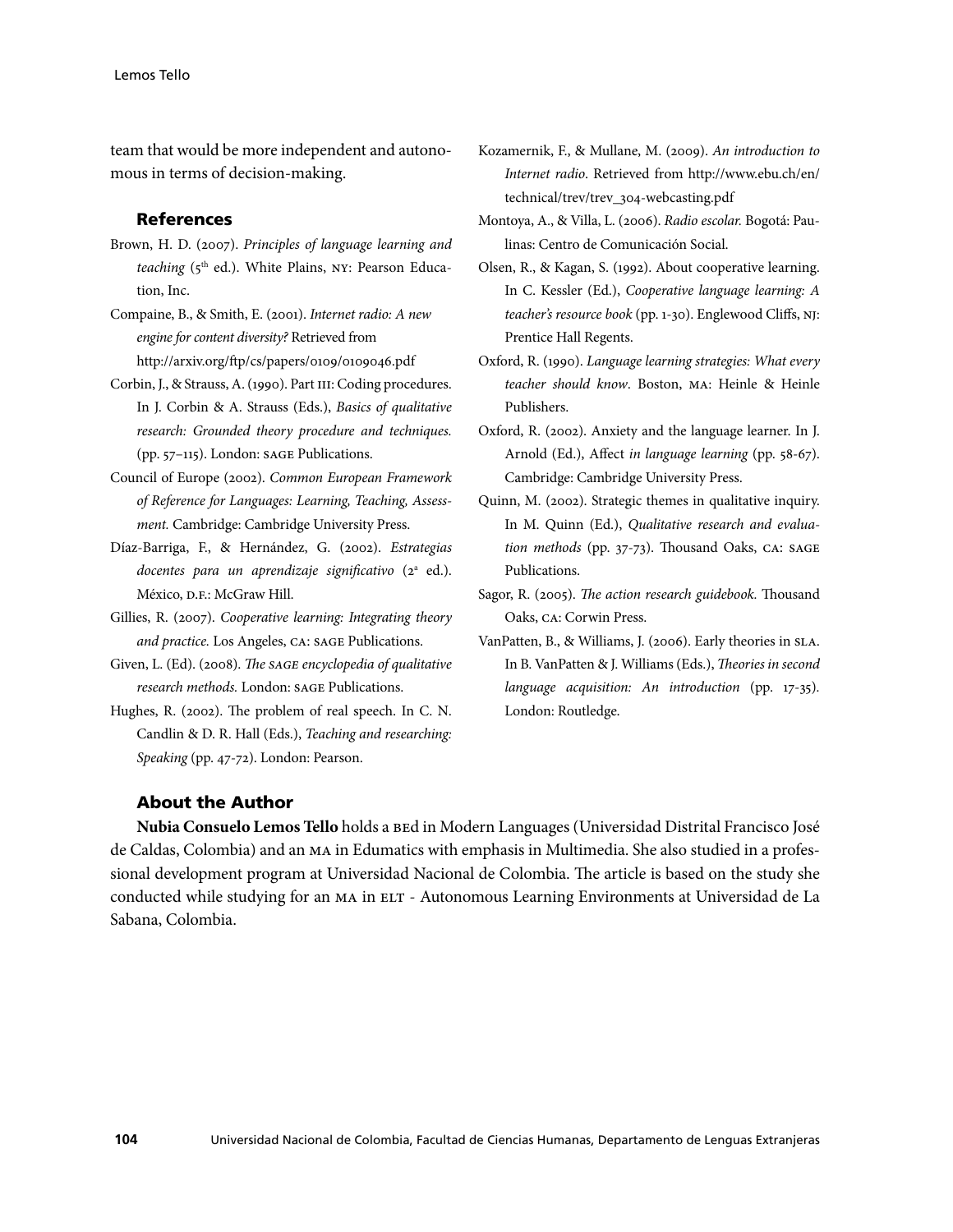"On Air": Participation in an Online Radio Show to Foster Speaking Confidence...

# Appendix A: Initial Survey\*<sup>8</sup>

# **Welcome to the survey!**

This survey has the purpose of determining the percentage of oral production in English class, and your range of confidence as well. I thank you in advance for your honesty when filling it in.

- 1. How much do you use oral English during the sessions?
	- \_\_\_\_ Every time
	- \_\_\_\_ Frequently
	- \_\_\_\_ Sometimes
	- \_\_\_\_ A few times
	- 2. In which situations do you use oral English?
	- 3. How many of your classmates have you recognized as speakers of English during the sessions?

\_\_\_\_\_\_\_\_\_\_\_\_\_\_\_\_\_\_\_\_\_\_\_\_\_\_\_\_\_\_\_\_\_\_\_\_\_\_\_\_\_\_\_\_\_\_\_\_\_\_\_\_\_\_\_\_\_\_\_\_\_\_\_\_\_\_\_\_\_\_\_\_\_\_\_\_\_\_ \_\_\_\_\_\_\_\_\_\_\_\_\_\_\_\_\_\_\_\_\_\_\_\_\_\_\_\_\_\_\_\_\_\_\_\_\_\_\_\_\_\_\_\_\_\_\_\_\_\_\_\_\_\_\_\_\_\_\_\_\_\_\_\_\_\_\_\_\_\_\_\_\_\_\_\_\_\_ \_\_\_\_\_\_\_\_\_\_\_\_\_\_\_\_\_\_\_\_\_\_\_\_\_\_\_\_\_\_\_\_\_\_\_\_\_\_\_\_\_\_\_\_\_\_\_\_\_\_\_\_\_\_\_\_\_\_\_\_\_\_\_\_\_\_\_\_\_\_\_\_\_\_\_\_\_\_

- \_\_\_\_ All of them
- \_\_\_\_ The majority
- \_\_\_\_ Some of them
- $-$  Few
- \_\_\_\_ No one

4. How much information do you share when speaking in English?

- A lot; more than what I have learned in class or according to the teacher's instructions.
- \_\_\_\_ Very little, just what I have learned in class.
- \_\_\_\_ None.

5. When the teacher speaks in English, you:

- Understand all or almost all and you reply (interchanging information).
- \_\_\_\_ You recognize the general idea and do not answer or you answer in monosyllables.
- You understand little information and do not provide answers.
- 6. Who do you prefer interacting with in class (to speak English with)?
	- \_\_\_\_ With the teacher.
	- \_\_\_\_ With your classmates.
	- \_\_\_\_ You do not like speaking English or you are frightened to do so.

<sup>\*</sup> Survey originally presented to the students in their mother tongue (Spanish).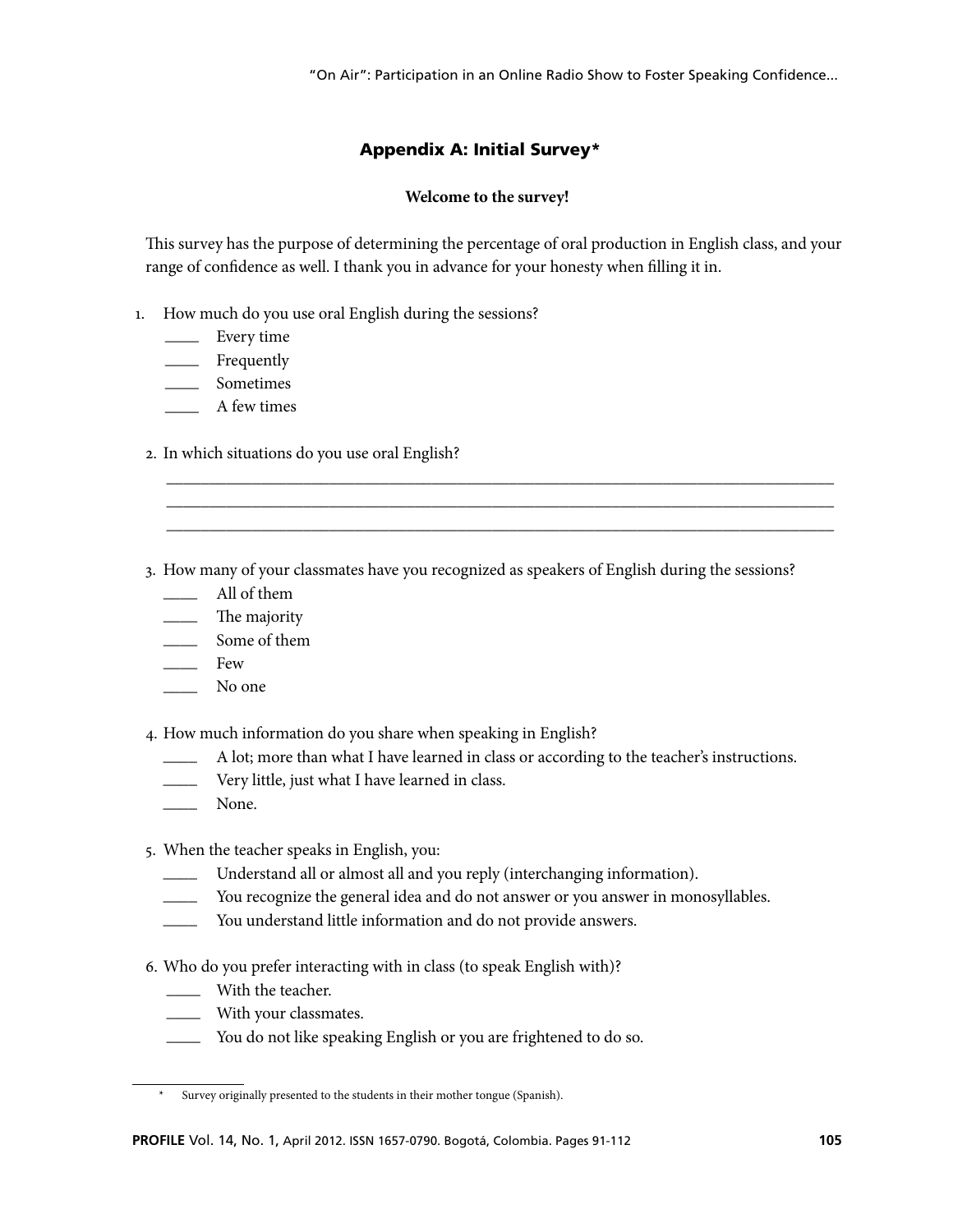- 7. Are you frightened of speaking in English as you do in Spanish?
	- a. Yes
	- $b. No$
	- c. More or less

IF THE ANSWER IS "YES" OR "MORE OR LESS", ANSWER QUESTIONS 8 AND 9.

8. What is your main fear when you are requested to speak English?

- That your classmates laugh at you.
- That the audience expresses their lack of understanding what you are saying.
- \_\_\_\_ That the teacher corrects your pronunciation.
- \_\_\_\_ Other (Please, specify)\_\_\_\_\_\_\_\_\_\_\_\_\_\_\_\_\_\_\_\_\_\_\_\_\_\_\_\_\_\_\_\_\_\_\_\_\_\_\_\_\_\_\_\_\_\_\_\_\_\_\_\_\_\_\_
- 9. Why do you feel afraid when speaking English?
	- \_\_\_\_ Because you feel that your pronunciation is not appropriate.
	- \_\_\_\_ Because you do not have enough vocabulary.
	- \_\_\_\_ Because there are not enough opportunities to practice in class.
	- \_\_\_\_ Other (please specify) \_\_\_\_\_\_\_\_\_\_\_\_\_\_\_\_\_\_\_\_\_\_\_\_\_\_\_\_\_\_
- 10. Do you think that the topic "Radio Show" that the group chose at the beginning of the school year will help you overcome your fears of speaking English? Would you feel more confident?

\_\_\_\_\_\_\_\_\_\_\_\_\_\_\_\_\_\_\_\_\_\_\_\_\_\_\_\_\_\_\_\_\_\_\_\_\_\_\_\_\_\_\_\_\_\_\_\_\_\_\_\_\_\_\_\_\_\_\_\_\_\_\_\_\_\_\_\_\_\_\_\_\_\_\_\_\_\_\_

- \_\_\_\_ Yes
- $\overline{\phantom{a}}$  No
- \_\_\_\_ It would be a starting point
- \_\_\_\_ I am not sure about it

IF YOU ANSWERED "YES" OR "WOULD BE A STARTING POINT", PLEASE ANSWER THE LAST QUESTION

 $\overline{\phantom{a}}$  , and the contribution of the contribution of the contribution of the contribution of the contribution of the contribution of the contribution of the contribution of the contribution of the contribution of the  $\overline{\phantom{a}}$  , and the contribution of the contribution of the contribution of the contribution of the contribution of the contribution of the contribution of the contribution of the contribution of the contribution of the

11. How do you think that the Project "Radio Show" would help you to overcome your fears when speaking and help you feel more confident when speaking?

Thanks for your cooperation.

Adapted from:

Thornbury, S. (2005). *Planning and assessing speaking. How to teach Speaking*. England: Pearson, p. 113.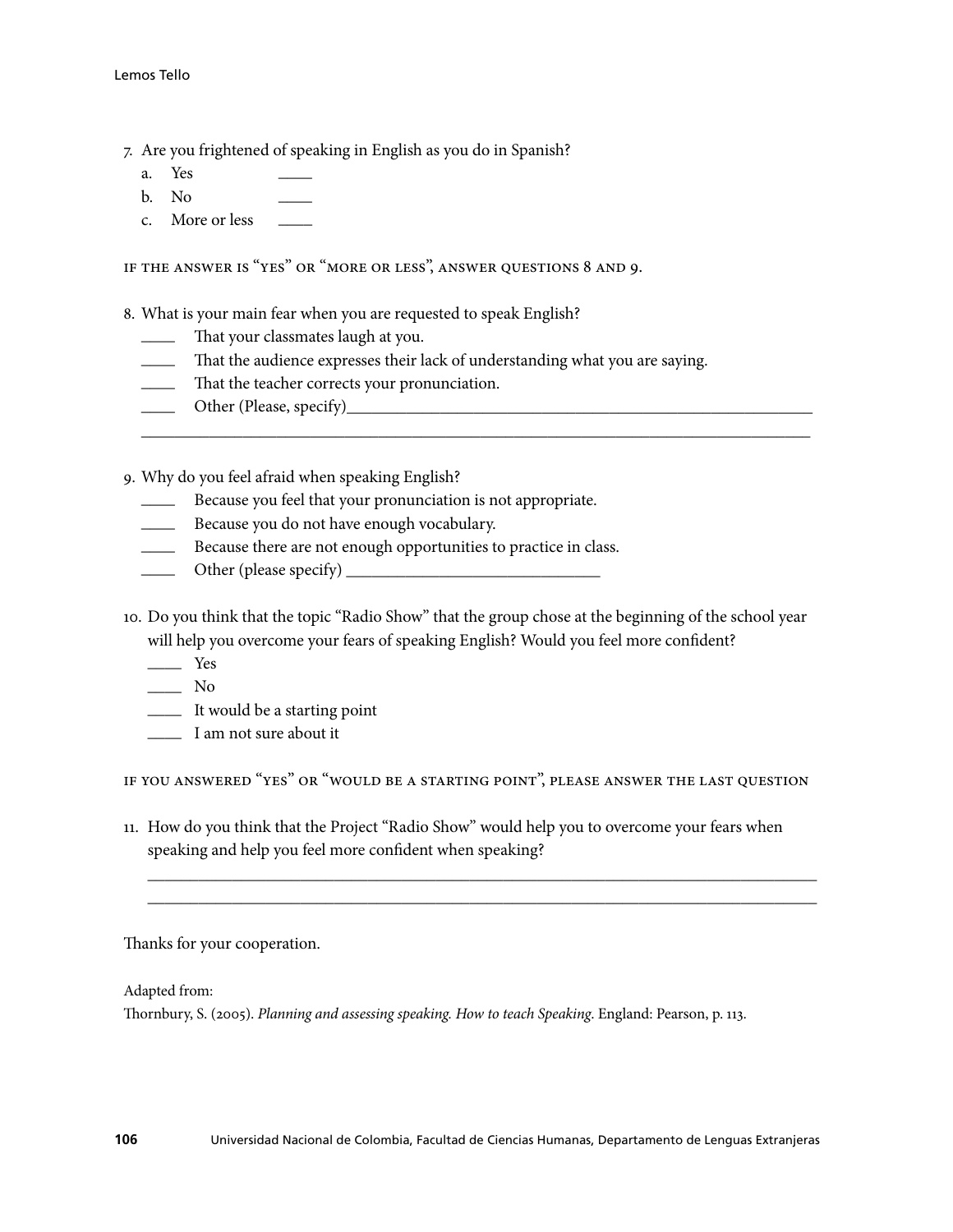# Appendix B: Sample of Teacher's Journal

| <b>IED LA CHUCUA SCHOOL</b><br>TEACHER JOURNAL Nr: $1/2$                                                                                                                      |  |  |  |  |
|-------------------------------------------------------------------------------------------------------------------------------------------------------------------------------|--|--|--|--|
| $\sqrt{e}$<br>nnaring<br>TOPIC:<br>Room: $15$<br>Date: $A(10115)$                                                                                                             |  |  |  |  |
| 1. Description of the activity<br>wenzred z radio show section where<br>the topic $H$<br>Coviell<br>m7<br>l <i>a</i> tive<br>nnioziv                                          |  |  |  |  |
| 2. Observations<br>has already prepared the show:<br>9U<br>aynur                                                                                                              |  |  |  |  |
| m<br>vPar<br>ne<br>Tried<br>R.<br>attention<br>DAVIMA<br>ruthaa<br>notical                                                                                                    |  |  |  |  |
| <u> Union comection - tens-</u><br>DAMU<br>11 TV<br>tr<br>DN ILA<br>$MW - 2D$<br>On pla<br>U<br>Jisthe avide<br>K<br>⊙1<br>M-TAKM                                             |  |  |  |  |
| Than<br>$\theta_{\mathcal{A}}$<br>pider-<br>Concerns and<br>pronunciation<br>20thvity-<br><b>UUVY</b><br>кеяліма<br>$4$ mad $1$ "<br>Clantine with.)<br>royp<br>Atranungiztik |  |  |  |  |
| misto<br>packground<br>Nep<br>$Q_{11}$<br>indicated topic (Comparatives-Sup)<br>3. Data source to base the observations on $\mathcal{A}$ udo<br>4. First Analyses             |  |  |  |  |
| of reading (they didn't memorize the<br>There was a<br>the programetation but<br>11 Consequently the<br>Palt moment<br>AY<br>Were Zware Engran.                               |  |  |  |  |

of the turn-taking

They remopled the importance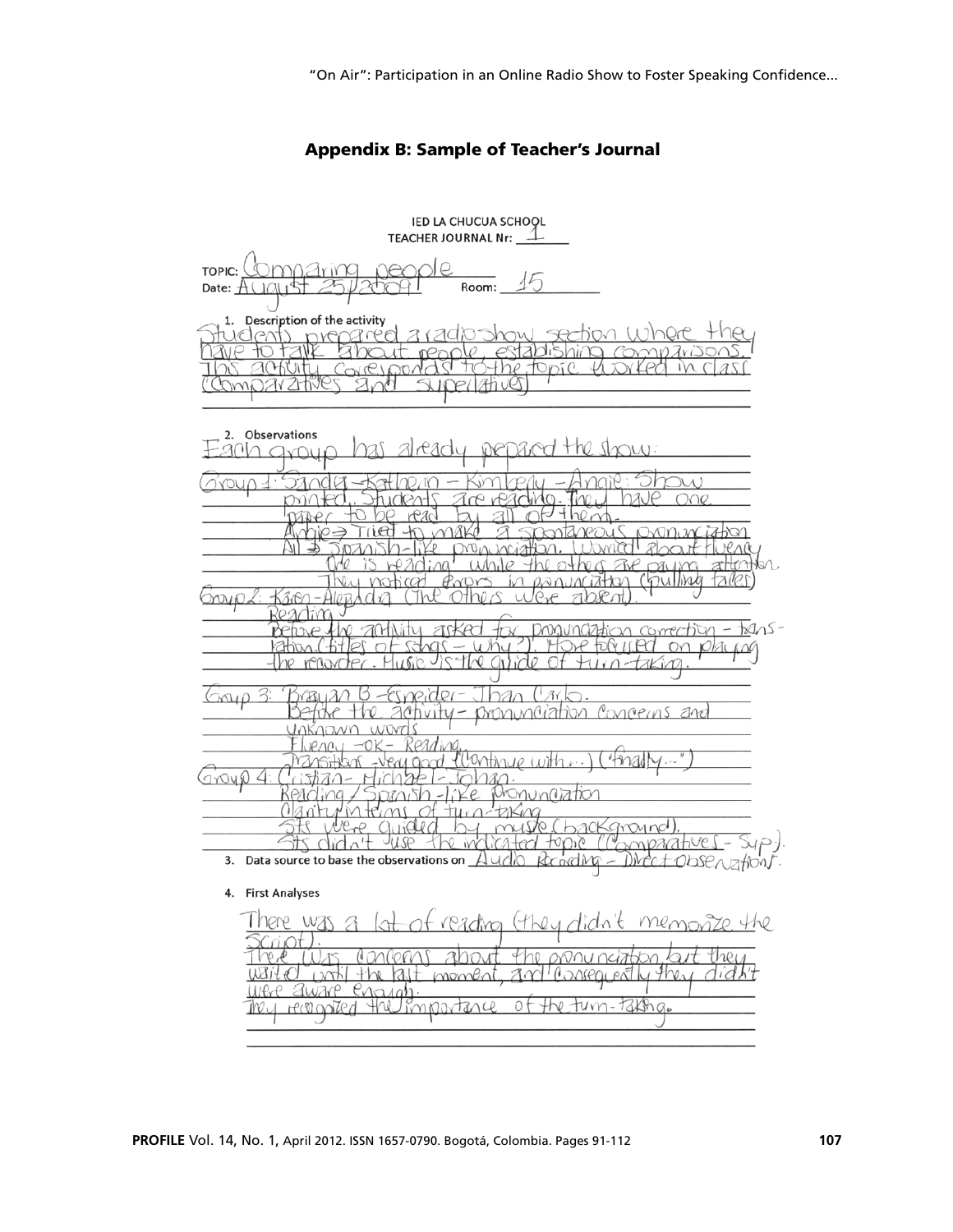# Appendix C: Sample of Lesson Plan

# **"Recommendations for vacations"**

**Teacher:** Nubia Consuelo Lemos Tello **Date:** September 14<sup>th</sup>  **Institution:** Colegio La Chucua IED **Class time:** 9:50 – 11:00  **Length of the class:** 70 minutes **Room:** 15  **Number of students:** 38 **Average age:** 15 / Virtual Room **Level:** Elementary **Group:** 8<sup>th</sup> grade (802)

# **Aim**

By the end of the lesson students will provide a suggestion report:

- • By giving an oral report about vacations.
- • By identifying and using compound words.

# **Assumed knowledge**

Students recognize modals for suggestions or advice (should – should not) Students are familiar with WH- CLAUSES: What, where, when. Students are familiar with Yes-No questions.

# **Materials**

- • PowerPoint presentation.
- • Handouts for pair work.
- • Handouts for writing the script.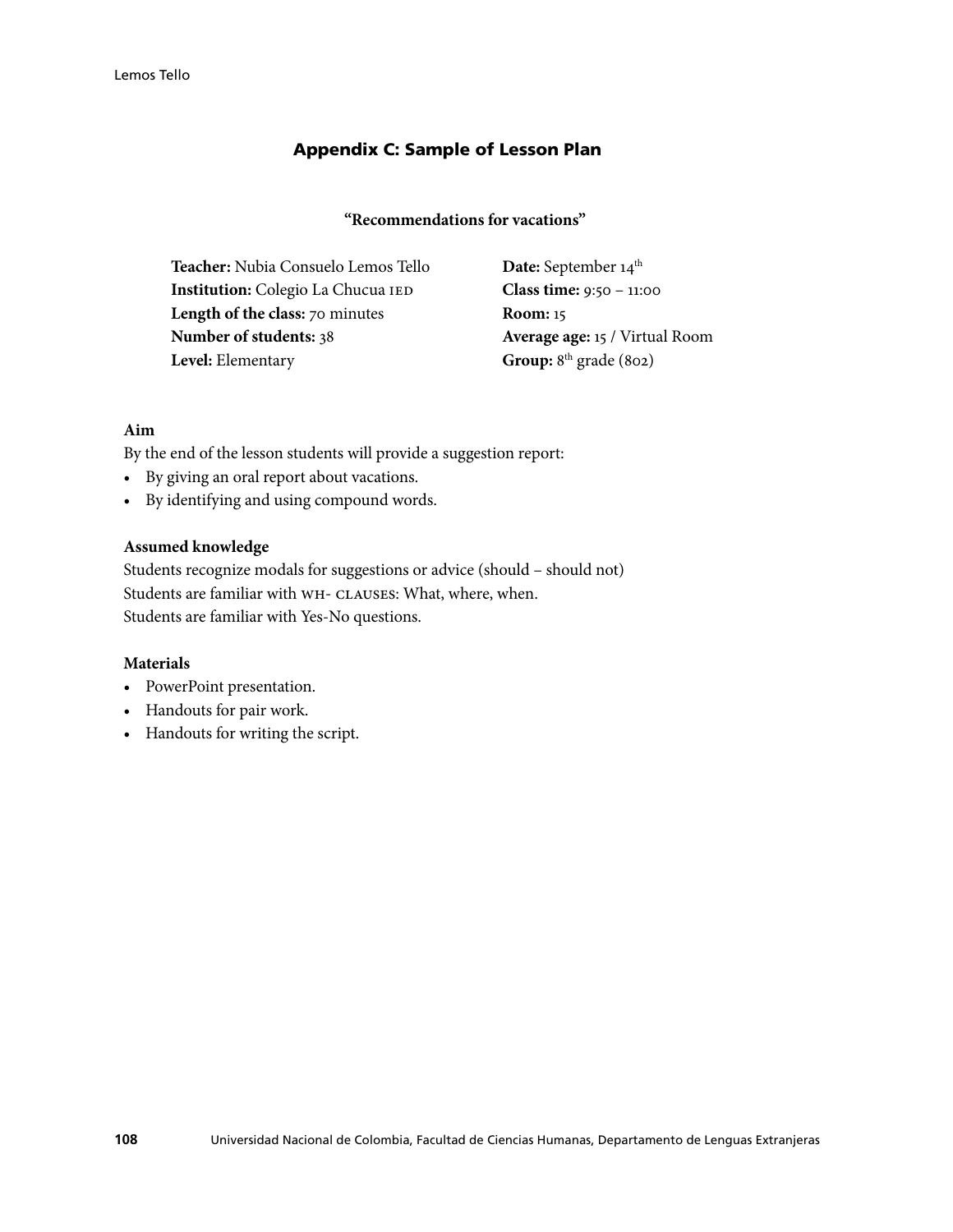# "On Air": Participation in an Online Radio Show to Foster Speaking Confidence...

| <b>Stage</b> | Aim                                                                                                                       | Procedure<br><b>Teacher and student activity</b>                                                                                                                                                                                                                                                                                                                                                | <b>Time and interaction</b> |
|--------------|---------------------------------------------------------------------------------------------------------------------------|-------------------------------------------------------------------------------------------------------------------------------------------------------------------------------------------------------------------------------------------------------------------------------------------------------------------------------------------------------------------------------------------------|-----------------------------|
| Warming up   | To activate input,<br>checking previous<br>knowledge                                                                      | Students are organized in rows and each row is a team.<br>$1.$<br>Each row receives a set of cards with different words:<br>2.<br>The students of each team have to organize the words in order to<br>build a sentence with the modal verb. The first team to build the<br>sentence gets a point.                                                                                               | 10 minutes<br>$T - GW$      |
| Presentation | To present vocabulary<br>regarding vacations                                                                              | Two other tries are set up.<br>3.<br>Students observe two pictures of places. Students explain<br>4.<br>the relationship between them (places to take a rest).<br>Pair Work: Students receive a handout with a set of pictures of<br>5.<br>different elements that are necessary for vacations and the corres-<br>ponding words. Each pair must match the pictures with the words.              | 10 minutes<br>PW            |
| Practice     | To build compound<br>words<br>To build modal verb                                                                         | The whole class corrects the exercise and justifies their answers. Solu-<br>6.<br>tions are displayed on the smart board.<br>Pair work: Exercise 2 in the handout. Students match the names in<br>7.<br>column A and B to make compound nouns.<br>Then, they build sentences using "should" (affirmative - negative)<br>8.                                                                      | 15 minutes<br>PW            |
| Production   | sentences for giving<br>suggestions<br>To build a section of<br>a radio show talking<br>about suggestion for<br>vacations | You should wear sunglasses if you travel to Cartagena.<br>You shouldn't carry gloves to the beach.<br>GROUP WORK: The students are organized in groups (according to the<br>groups of the class Project "radio-show". Each group plans a section for a<br>radio show. The objective of the section is "Recommendations for<br>vacations". For doing so, each group must:                        | 20 minutes<br>15 minutes    |
|              |                                                                                                                           | Think about the name of the section.<br>1.<br>Check and correct the sentences created during pair work.<br>2.<br>Decide on the use of radio elements: Music, special effects,<br>3.<br>words, etc.<br>Start writing the script of the radio show section.<br>4.<br>Each group presents their production to the teacher for being corrected<br>in terms of pronunciation and sentence structure. |                             |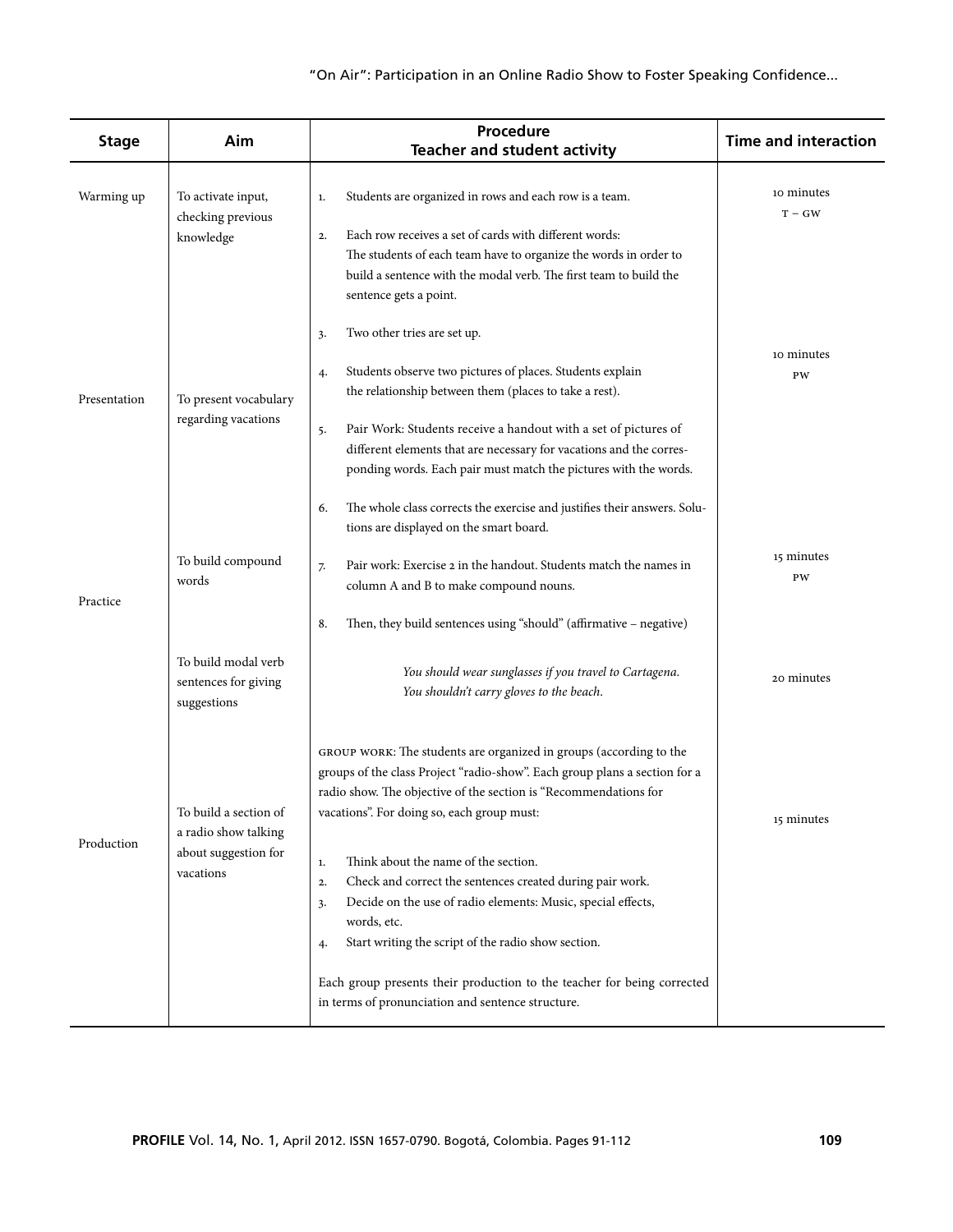# Appendix D: Sample of Final Survey Results

## **Final Survey Results**

**Number of students surveyed**: 12 **Missing students**: None



- Reasons for the increase:
	- Pronunciation was taken into account (2 surveys).
	- The style is different (better).
	- We changed our way of listening.
	- It is a motivation to learn English.
	- ȟ It is an opportunity to put into practice what we learned.
	- By recordings we learn how to pronounce.
	- It demands using vocabulary.
	- My speaking increased a lot.
	- I don't feel embarrassed when speaking English.
	- Because we didn't speak English before, but now we understand and the expansion of vocabulary and the use of radio, we can speak more.
	- Sometimes we speak and sometimes we don't.
- • Reasons for no improvement: (No answers)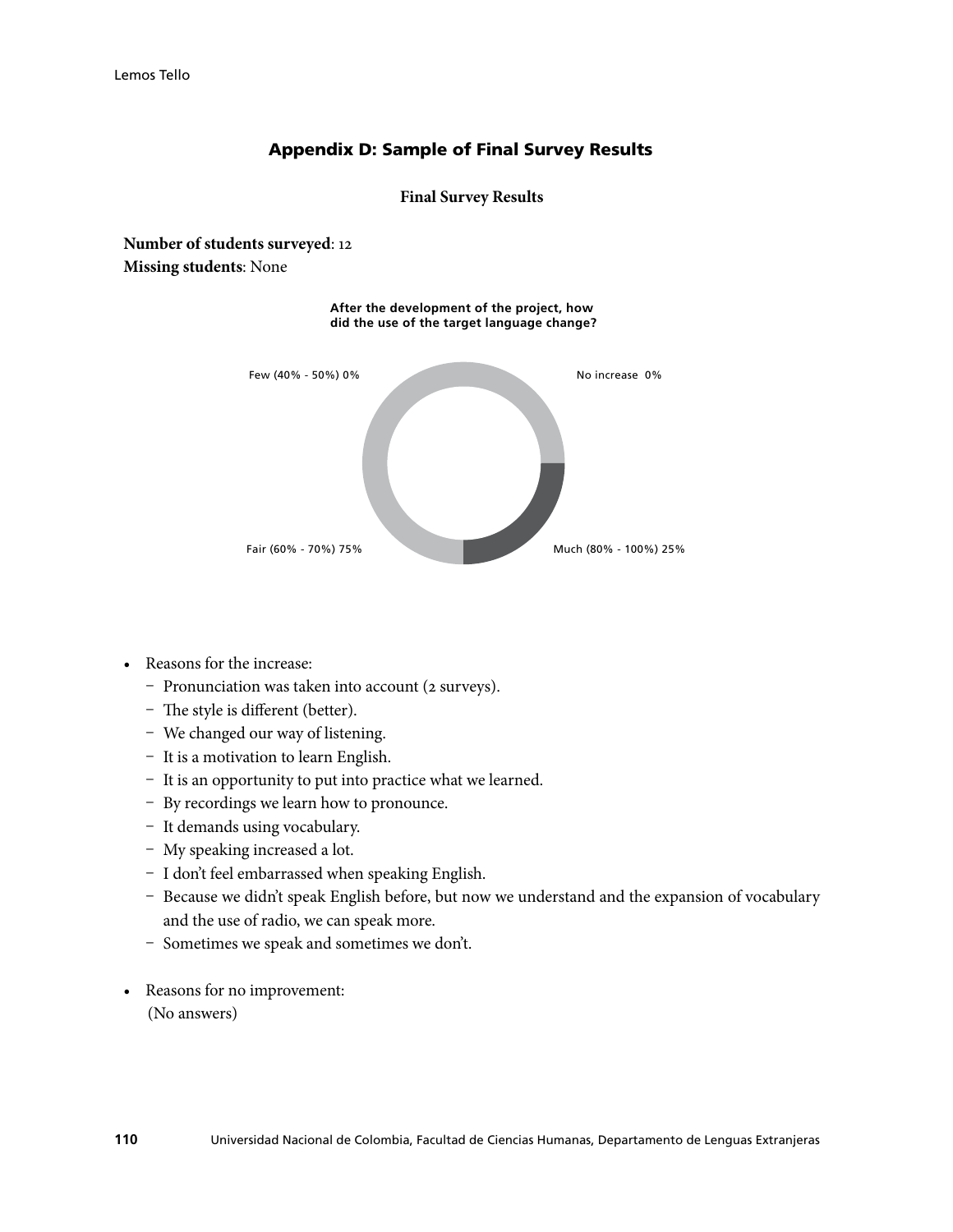"On Air": Participation in an Online Radio Show to Foster Speaking Confidence...



- Other aspects:
	- To speak with more grace.
	- The timbre of the voice is higher.



Other: To develop study guides that go from the basic to the most difficult.

- • (If you chose the first option in the previous question). How do you think the project "Radio Show" can help you overcome your fears and feel more confident when speaking?
	- Being more spontaneous and confident when speaking.
	- Applying everything we have learned.